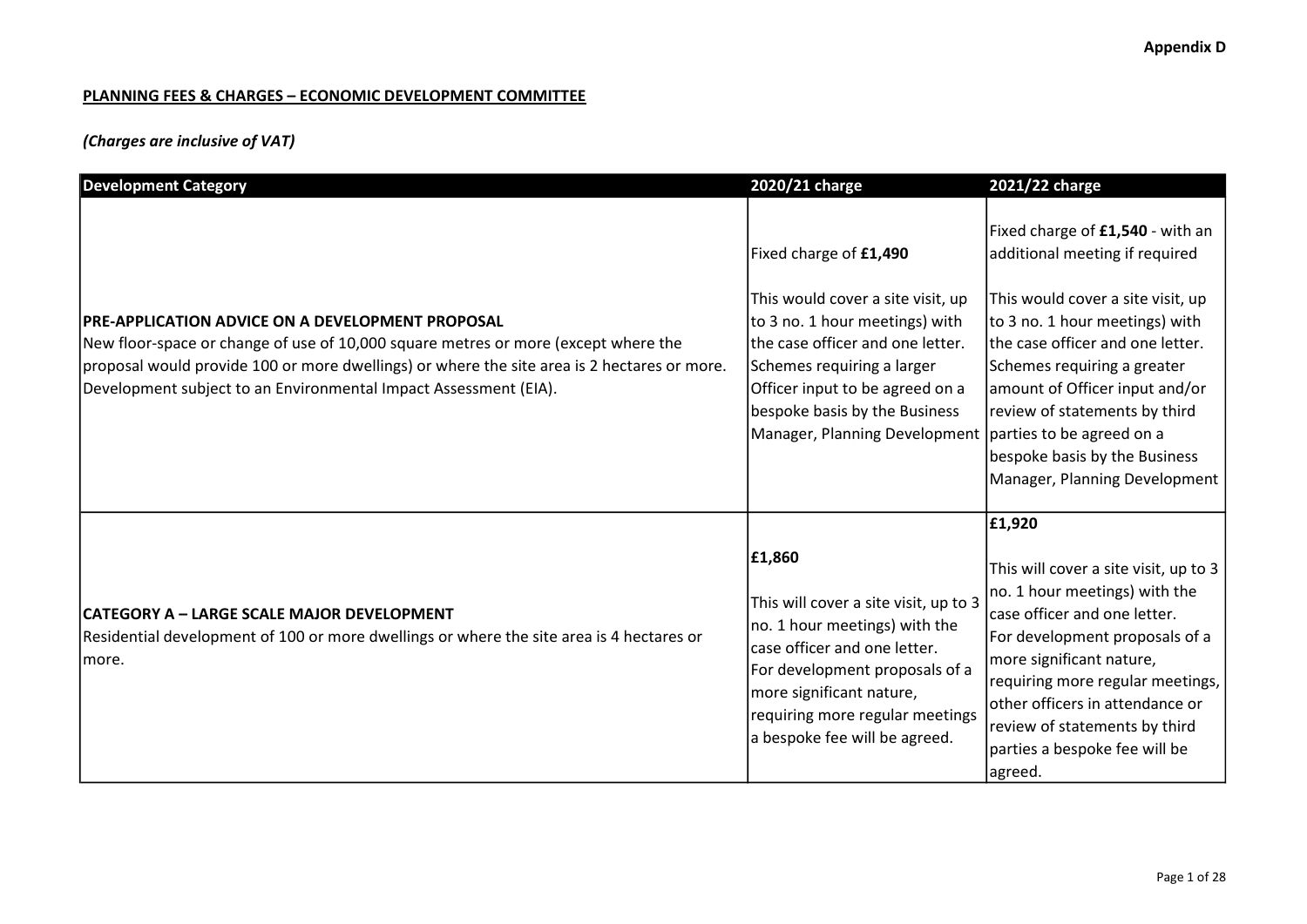|                                                                                                                                                                                                                                                                                                                             |                                                                                                                                           | £1,450                                                                                                                                                                                                                                                                                              |
|-----------------------------------------------------------------------------------------------------------------------------------------------------------------------------------------------------------------------------------------------------------------------------------------------------------------------------|-------------------------------------------------------------------------------------------------------------------------------------------|-----------------------------------------------------------------------------------------------------------------------------------------------------------------------------------------------------------------------------------------------------------------------------------------------------|
| <b>CATEGORY B - MAJOR DEVELOPMENT</b><br>Residential development of between 50 and 99 dwellings (inclusive) dwellings or where the<br>site area is 0.5 hectares up to less than 4 hectares                                                                                                                                  | £1,400<br>This will cover a site visit, up to 2 Where additional advice is<br>no. 1 hour meetings with the<br>case officer and one letter | This will cover a site visit, up to 2<br>no. 1 hour meetings with the<br>case officer and one letter.<br>requied and/or review of<br>statements by third parties a<br>bespoke fee will be determined<br>by the Business Manager -<br>Planning Development.                                          |
| CATEGORY C - SMALL SCALE MAJOR DEVELOPMENT<br>Residential development of between 11 and 49 dwellings (inclusive) dwellings or where the<br>site area is 0.5 hectares up to less than 4 hectares                                                                                                                             | £1,000<br>This will cover a site visit, up to 2<br>no. 1 hour meetings with the<br>case officer and one letter                            | £1,030<br>This will cover a site visit, up to 2<br>no. 1 hour meetings with the<br>case officer and one letter.<br>Where additional advice is<br>required and/or review of<br>statements by third parties a<br>bespoke fee will be determined<br>by the Business Manager -<br>Planning Development. |
| <b>CATEGORY D - SMALL SCALE OTHER DEVELOPMENT</b><br>Examples include:<br>Residential development of between 2 and 10 dwellings or where the site area is below 0.5<br>hectares.                                                                                                                                            | E560<br>This will cover a site visit, 1 hour This will cover a site visit, 1 hour<br>one letter.                                          | £580<br> meeting with the case officer and meeting with the case officer and<br>one letter.                                                                                                                                                                                                         |
| <b>CATEGORY E - AII OTHER DEVELOPMENT AND CONSENTS NOT WITHIN CATEGORIES A TO C</b><br><b>BUT EXCLUDING HOUSEHOLDER DEVELOPMENT</b> Examples include: 1 new dwelling. New floor<br>space of less than 300 sqm or change of use (excluding change of use to 2 or more dwellings<br>which falls within the above categories). | <b>£198</b> This will cover a site visit, 1<br>hour meeting with the case<br>officer and one letter.                                      | <b>E204</b> This will cover a site visit, 1<br>hour meeting with the case<br>officer and one letter.                                                                                                                                                                                                |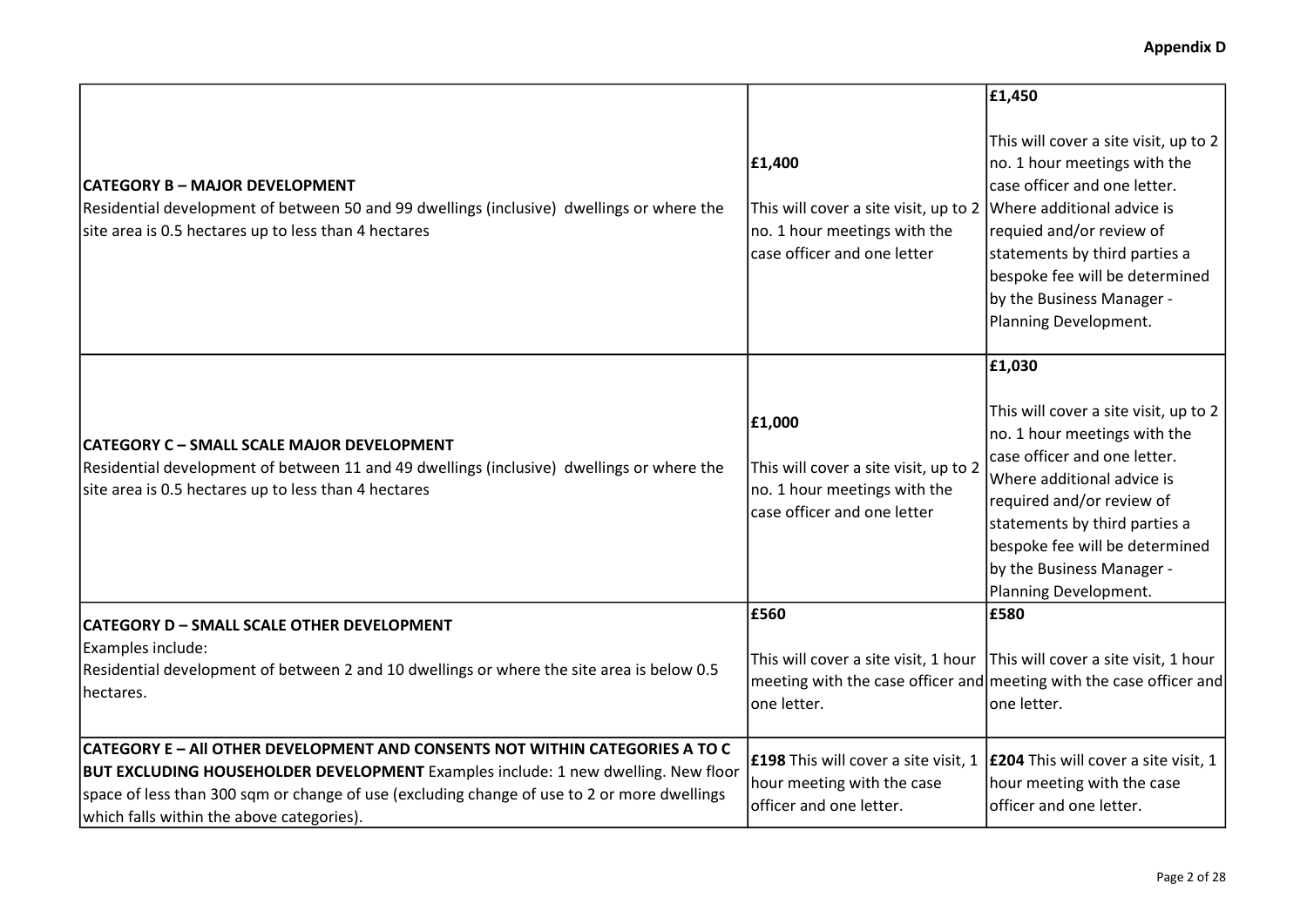|                                                                                                                                                                                                                                                                                                                                                                                                      | £1,240                                                                                                                                                                                          | £1,280                                                                                                                                                                                          |
|------------------------------------------------------------------------------------------------------------------------------------------------------------------------------------------------------------------------------------------------------------------------------------------------------------------------------------------------------------------------------------------------------|-------------------------------------------------------------------------------------------------------------------------------------------------------------------------------------------------|-------------------------------------------------------------------------------------------------------------------------------------------------------------------------------------------------|
| CATEGORY F – WIND TURBINES                                                                                                                                                                                                                                                                                                                                                                           | This will cover a site visit, 2 hour<br>meeting with the case officer and<br>one letter.                                                                                                        | This will cover a site visit, 2 hour<br>meeting with the case officer and<br>one letter.                                                                                                        |
|                                                                                                                                                                                                                                                                                                                                                                                                      | For proposals of a more<br>significant nature, requiring<br>more regular meetings a<br>bespoke fee will be agreed.                                                                              | For proposals of a more<br>significant nature, requiring<br>more regular meetings a<br>bespoke fee will be agreed by<br>the Business Manager, Planning<br>Development                           |
| <b>CATEGORY G - HOUSEHOLDER APPLICATIONS</b><br>Works to a house or within its garden. (NB. a fee DOES NOT apply to Listed Buildings in<br>domestic use, for maintenance and repair advice (unless part of a redevelopment proposal -<br>see pre-application categories above), or if the building represents heritage at risk (e.g. if on a<br>risk register and/or in a Conservation Area at risk) | £62<br>Unless an exemption has<br>advised that planning<br>permission is required. In which<br>case advice on likely<br>acceptability can be obtained for<br>£24                                | £64<br>This will cover a site visit by the<br>case officer and one letter.                                                                                                                      |
| <b>CATEGORY H - REQUESTS FOR CONFIRMATION OF COMPLIANCE WITH S106 AGREEMENTS</b><br>Where a request is made for confirmation of compliance with a legal agreement associated<br>with a planning permission, whether it be through submission of details to comply or for<br>subsequent requests to confirm requirements have been met.                                                               | £100                                                                                                                                                                                            | £105                                                                                                                                                                                            |
| CATEGORY I - ADVICE WHICH IS NOT COVERED BY ANY OF THE ABOVE CATEGORIES OR<br><b>REQUIRES A FEE TO BE AGREED WITH THE BUSINESS MANAGER - PLANNING DEVELOPMENT</b>                                                                                                                                                                                                                                    | A bespoke fee will be agreed in<br>advance based on the likely time<br>taken, the level of experience of<br>the Officer as well as other<br>specialists required to provide<br>any such advice. | A bespoke fee will be agreed in<br>advance based on the likely time<br>taken, the level of experience of<br>the Officer as well as other<br>specialists required to provide<br>any such advice. |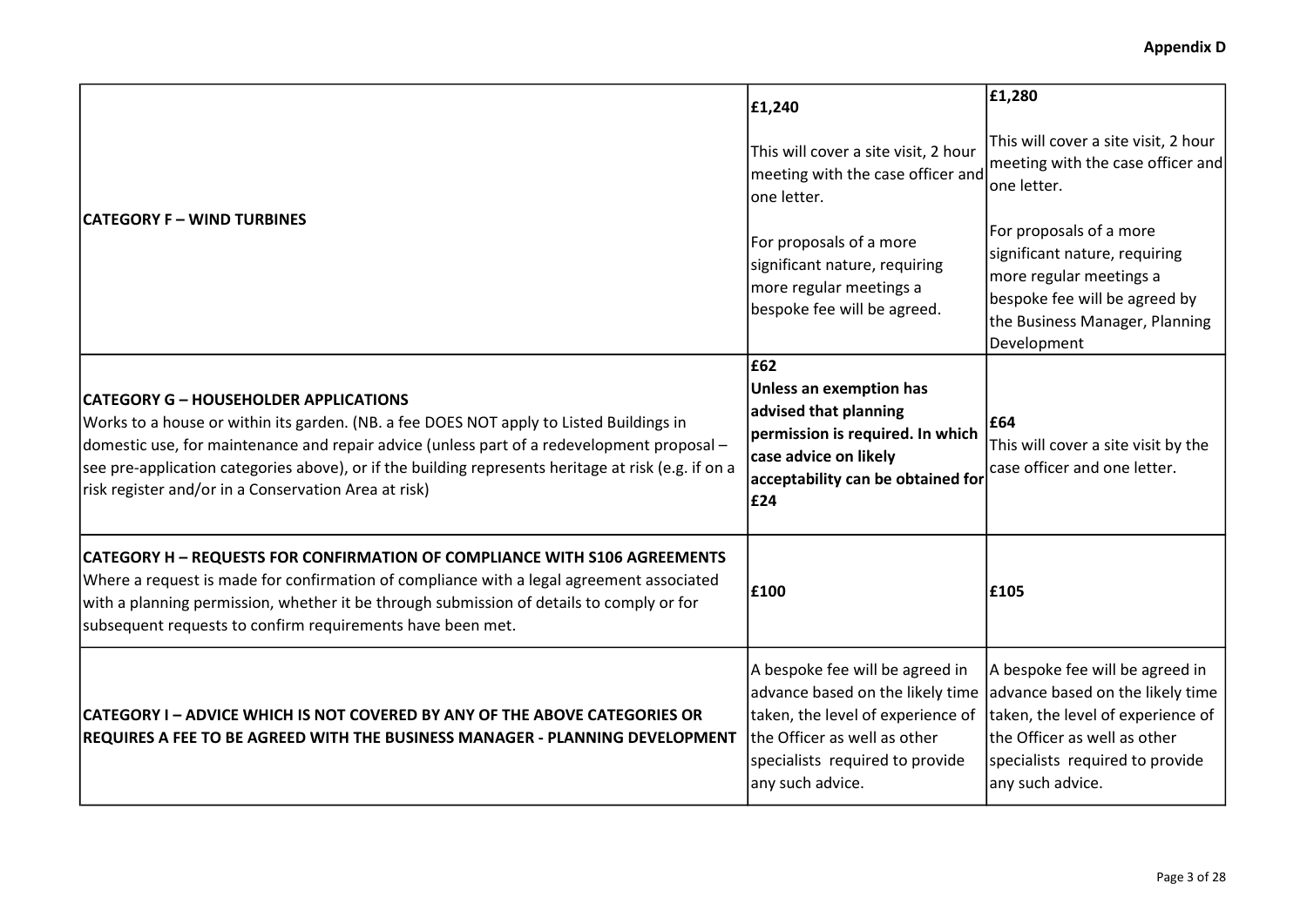| CATEGORY J - VARIATIONS/MODIFICATIONS TO SECTION 106 PLANNING OBLIGATIONS NOT<br>SUBJECT TO AMENDMENT FOLLOWING SUBMISSION OF A NEW PLANNING APPLICATION<br>i.e. those variations/modifications sought independently by a developer                                                                                                                                                                                                                                                                                                                                                                           | N/A | £100                                                                                                       |
|---------------------------------------------------------------------------------------------------------------------------------------------------------------------------------------------------------------------------------------------------------------------------------------------------------------------------------------------------------------------------------------------------------------------------------------------------------------------------------------------------------------------------------------------------------------------------------------------------------------|-----|------------------------------------------------------------------------------------------------------------|
| CATEGORY K - ADVICE ON PROPOSALS FOR WORKS TO TREES PROTECTED BY A TREE<br>PRESERVATION ORDER OR WITHIN A CONSERVATION AREA                                                                                                                                                                                                                                                                                                                                                                                                                                                                                   | N/A | £50                                                                                                        |
| <b>CATEGORY L - FOLLOW-UP ADVICE</b><br>This is based on an amendment to the scheme in an attempt to make it acceptable but does<br>not include complete alterations to developments that require e.g. reconsultation(s).                                                                                                                                                                                                                                                                                                                                                                                     | N/A | Half of the fees applicable to<br>Category I.                                                              |
| <b>CATEGORY M - ANNUAL FEE FOR PRE-APPLICATION ADVICE FOR MAJOR LANDOWNERS</b><br>This will cover up to 4 meetings per annum with an Officer and provide advice on day-to-day<br>operational proposals associated with the land holding. Site visits will be undertaken<br>throughout the year as required by the proposals being discussed. Written advice will be<br>provided as required following the meetings. Excluded from this fee would be matters such as<br>development proposals of land for major housing developments which would be subject to the<br>lfees in the schedule above.             | N/A | £4,400                                                                                                     |
| <b>CATEGORY N - ENQUIRIES SEEKING CONFIRMATION WHETHER PERMITTED DEVELOPMENT</b><br><b>RIGHTS HAVE BEEN REMOVED FROM A PROPERTY/PIECE OF LAND</b>                                                                                                                                                                                                                                                                                                                                                                                                                                                             | N/A | £40                                                                                                        |
| Pre-application proposals presented by the applicant/developer prior to submission of a<br>planning application or applications presented prior to determination.<br>A few applications each year due to their scale and/or complex issues, for example, benefit<br>from involving the community and Councillors. The case officer for these types of application<br>will recommend to the developer/applicant that consultation is undertaken via a Developer<br>Consultation Forum [will need a link once the document is finalised and on the website].<br>The fee is in addition to the fee levels above. | N/A | <b>£500</b> unless a Planning<br>Performance Agreement has<br>been entered into and includes<br>this cost. |

In instances where a development proposal may fall within 2 no. categories, for example it may also require an associated Listed Building Consent, the higher fee is payable as opposed to an aggregated payment.

The planning fees above are discretionary. These are set by Newark and Sherwood District Council. There are also statutory planning fees, based on 'The Town and Country Planning (Fees for Applications, Deemed Applications, Requests and Site Visits) (England) Regulations 2012' (as amended). The full list of statutory planning fees can be found at: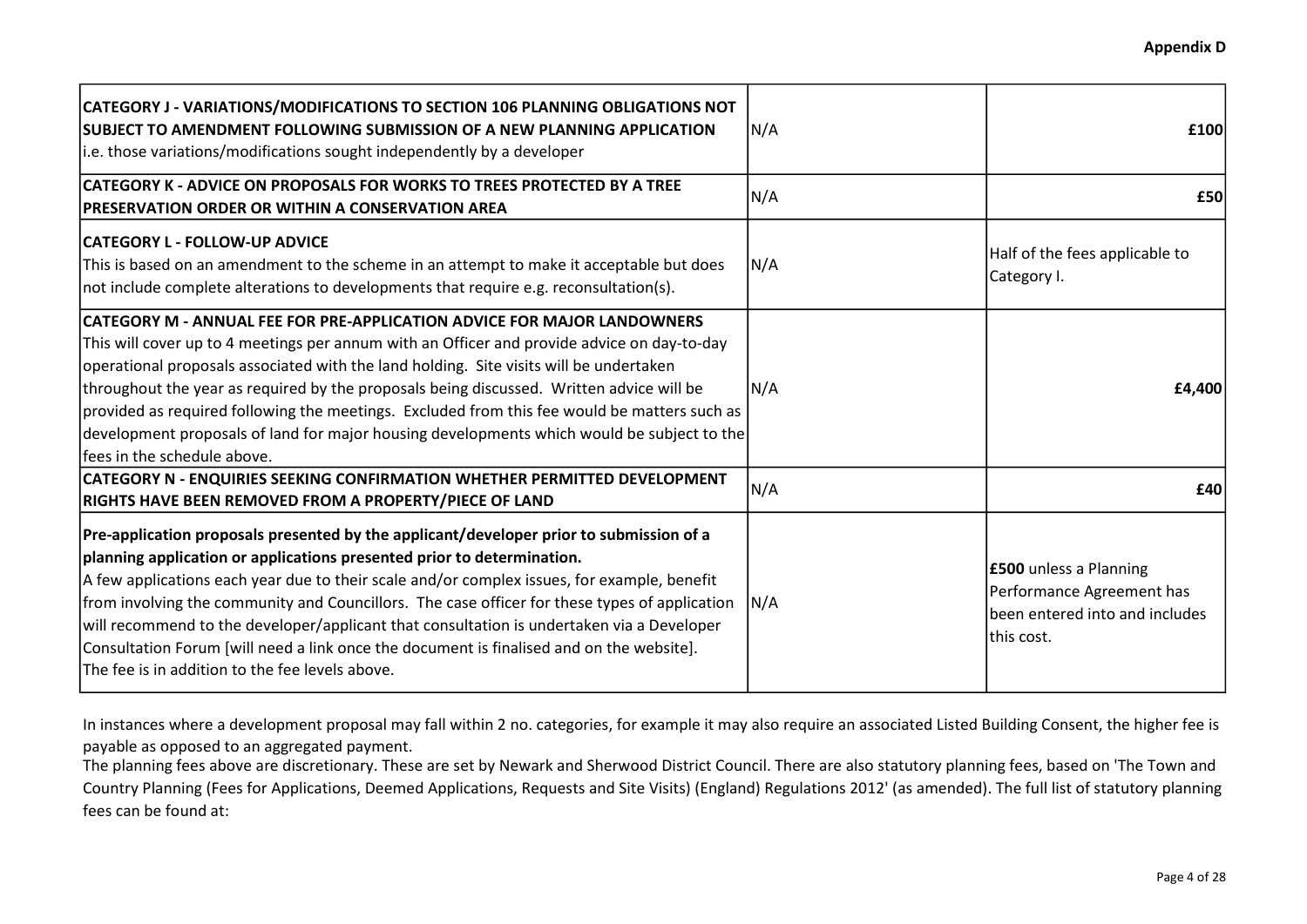### https://ecab.planningportal.co.uk/uploads/english\_application\_fees.pdf

#### Pre Application Advice

• Identify and assess the prospective application against Council policies and standards;

• Where requested, arrange to attend a meeting with the prospective applicant (normally at the Council Offices, though via Microsoft Teams where not possible, such as in light of COVID-19) where applicable. Where specialist advice is requested at a meeting, the necessary officers will attend subject to availability.

• Provide a detailed written response in the context of the plans/information provided and meeting discussions which will include a list of supporting documents that would need to be submitted with any application to ensure that it is valid on receipt, a list of possible conditions that could be attached to any similar proposal if submitted (providing that the proposal would not be unacceptable), and details of any responses received from statutory and other consultees through the preapplication process.

Where follow up advice is sought, this must be made in writing and must include the original planning reference given by the Council and clear details of the additional advice being requested. Any such requests will be acknowledged in writing within 1 week. If you then wish to proceed, the fee must be paid in full prior to any advice being issued.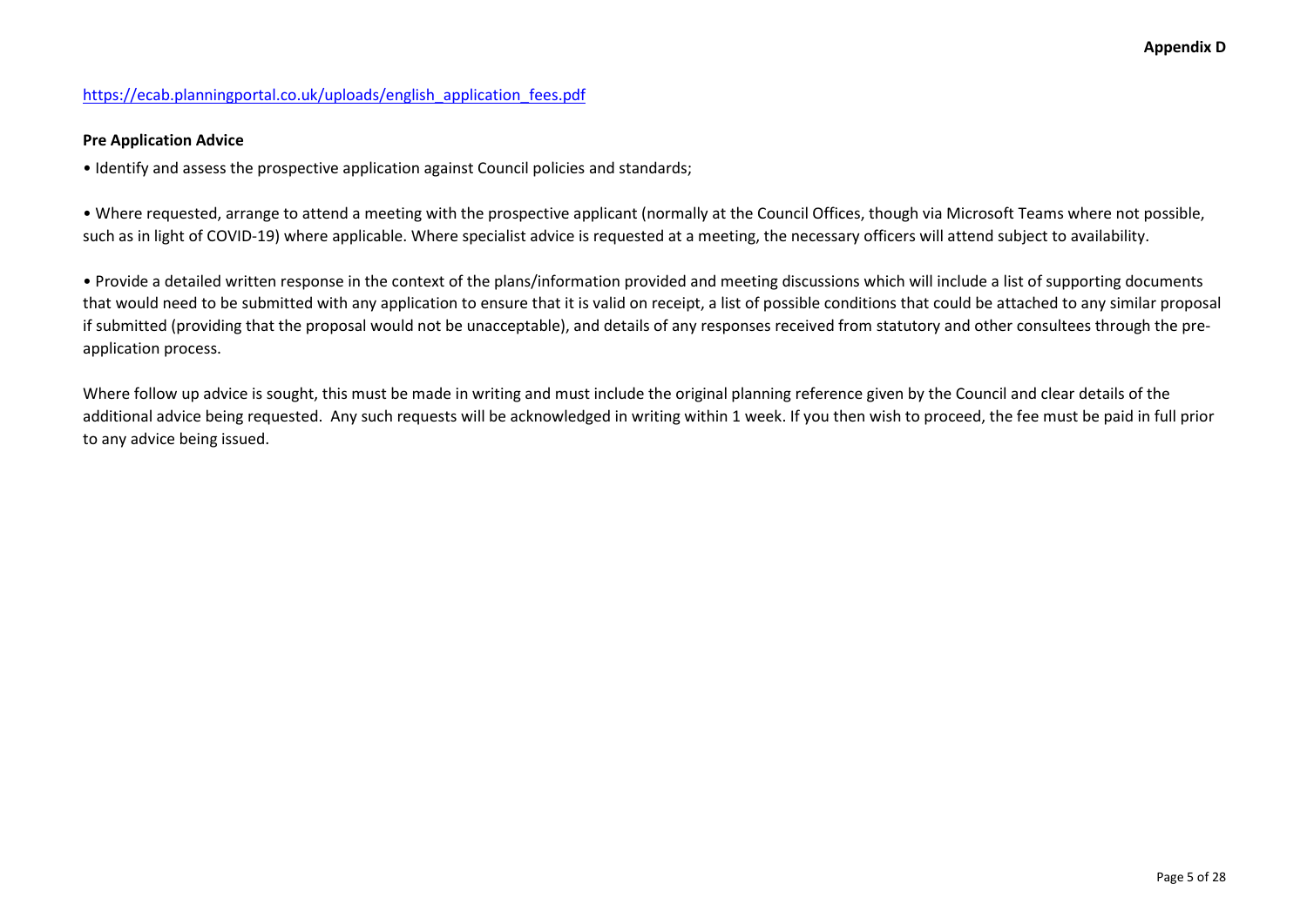#### **QUALIFICATION**

Any views or opinions expressed are in good faith, without prejudice to the formal consideration of any planning application, which will be subject to public consultation (which will include the relevant Town or Parish Council) and ultimately decided by the Council.

It should be noted that subsequent alterations to legislation or local, regional and national policies might affect the advice given.

Caution should be exercised in respect of pre-application advice for schemes that are not submitted within a short time of the Council's advice letter.

#### PROCESSING OF SUBSEQUENT PLANNING APPLICATIONS

The planning service will seek to process applications within the Ministry of Housing, Communities and Local Government (MHCLG) prescribed timescale. However, applications submitted following pre-application advice may take less time to determine. Applications that have been submitted in the absence of any pre-application discussions are likely to be refused without further negotiation where significant amendments are required to make the development acceptable.

#### CONTACT US

If you have any queries regarding the pre-application advice service please visit our website http://www.newark-sherwooddc.gov.uk/planning/preapplicationadvice/ or contact us using planning@nsdc.info or telephone 01636 650000.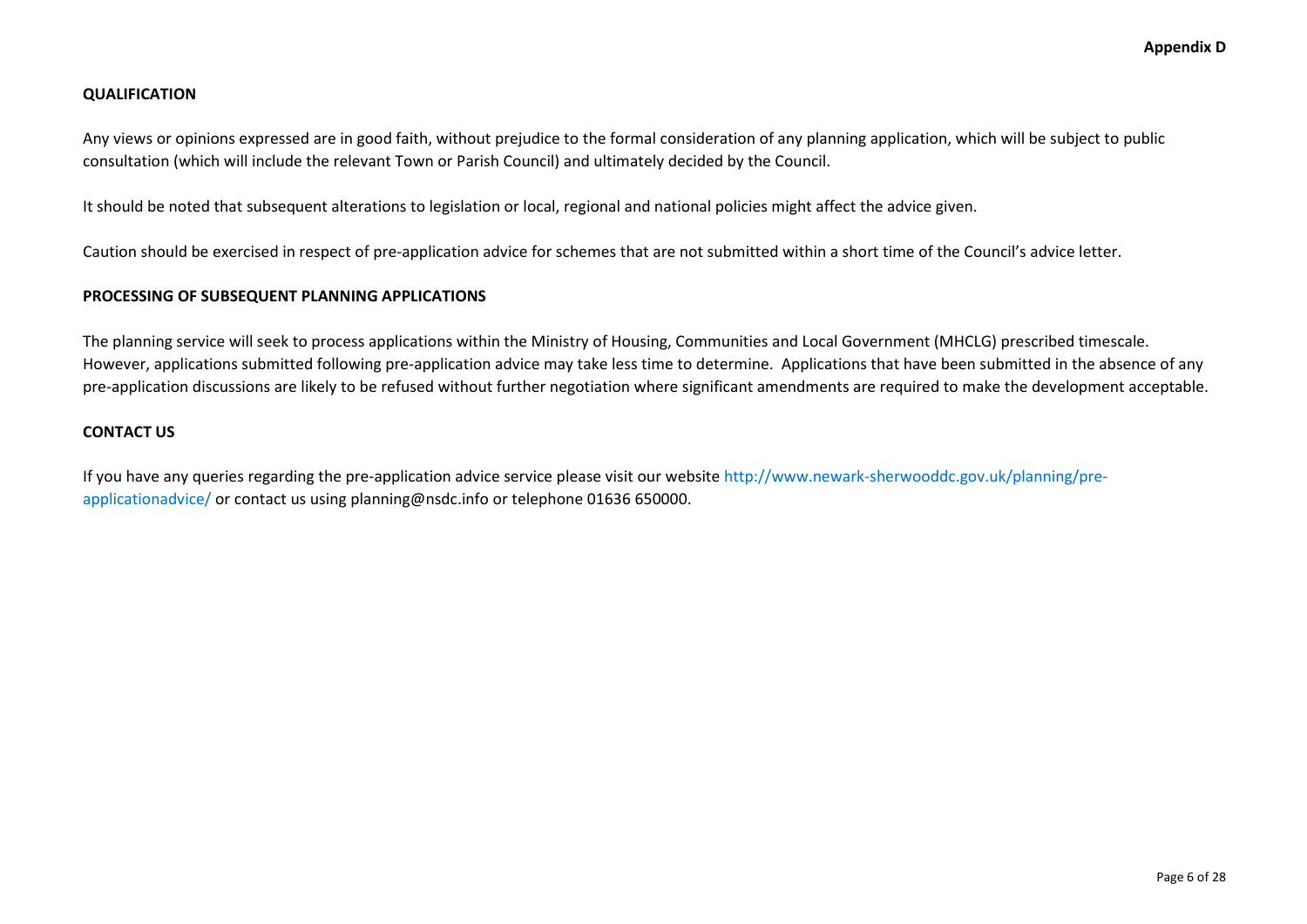### CAR PARKS FEES AND CHARGES – ECONOMIC DEVELOPMENT COMMITTEE

# (Car Park charges are all inclusive of VAT)

| £0.50<br>30 minutes<br><b>INNER TOWN</b><br>1 hour<br>£1.00<br>London Road<br>£1.50<br>2 hours<br><b>Balderton Gate</b><br>2-3 hours<br>£2.50<br>Town Wharf<br>£4.50<br>3-4 hours<br>Appletongate<br>Over 4 hours<br>£7.50<br>After 6pm (Evening<br>£1.00<br>Charge)<br>1 hour<br>£1.00<br><b>OUTER TOWN</b><br>£1.50<br>2 hours<br>Riverside (former Tolney Lane)<br>2-4 hours<br>£2.00<br>Riverside Arena<br>4-5 hours<br>£2.50<br>Livestock Market<br>5 hours and above<br>£3.00<br>Castle House<br>After 6pm (Evening<br>£1.00<br>Charge)<br>Motorcycles parking in general bays must purchase and place in the provided<br>car park. Motorcycles parking in general bays without following this<br>requirement shall be liable to a Penalty Charge Notice<br>Motorcycles parked in the dedicated motorcycle bay or area will be able to<br>24hr period.<br><b>LORRY PARKING</b><br>£16.50<br>Lorry Parking - Fixed Charge | <b>Newark Car Parks</b>           | <b>Duration</b> | 2020/21 charge                                                                   | 2021/22 charge |  |
|--------------------------------------------------------------------------------------------------------------------------------------------------------------------------------------------------------------------------------------------------------------------------------------------------------------------------------------------------------------------------------------------------------------------------------------------------------------------------------------------------------------------------------------------------------------------------------------------------------------------------------------------------------------------------------------------------------------------------------------------------------------------------------------------------------------------------------------------------------------------------------------------------------------------------------|-----------------------------------|-----------------|----------------------------------------------------------------------------------|----------------|--|
| £1.00<br>£7.50<br>facility a pay and display ticket in accordance with the tariffs displayed at each                                                                                                                                                                                                                                                                                                                                                                                                                                                                                                                                                                                                                                                                                                                                                                                                                           |                                   |                 |                                                                                  | £0.50          |  |
|                                                                                                                                                                                                                                                                                                                                                                                                                                                                                                                                                                                                                                                                                                                                                                                                                                                                                                                                |                                   |                 |                                                                                  |                |  |
| £2.50<br>£4.50<br>£1.00                                                                                                                                                                                                                                                                                                                                                                                                                                                                                                                                                                                                                                                                                                                                                                                                                                                                                                        |                                   |                 |                                                                                  | £1.50          |  |
|                                                                                                                                                                                                                                                                                                                                                                                                                                                                                                                                                                                                                                                                                                                                                                                                                                                                                                                                |                                   |                 |                                                                                  |                |  |
|                                                                                                                                                                                                                                                                                                                                                                                                                                                                                                                                                                                                                                                                                                                                                                                                                                                                                                                                |                                   |                 |                                                                                  |                |  |
|                                                                                                                                                                                                                                                                                                                                                                                                                                                                                                                                                                                                                                                                                                                                                                                                                                                                                                                                |                                   |                 |                                                                                  |                |  |
|                                                                                                                                                                                                                                                                                                                                                                                                                                                                                                                                                                                                                                                                                                                                                                                                                                                                                                                                |                                   |                 |                                                                                  |                |  |
| £1.00<br>£1.50<br>£2.00<br>£2.50<br>£3.00<br>£1.00                                                                                                                                                                                                                                                                                                                                                                                                                                                                                                                                                                                                                                                                                                                                                                                                                                                                             |                                   |                 |                                                                                  |                |  |
|                                                                                                                                                                                                                                                                                                                                                                                                                                                                                                                                                                                                                                                                                                                                                                                                                                                                                                                                |                                   |                 |                                                                                  |                |  |
|                                                                                                                                                                                                                                                                                                                                                                                                                                                                                                                                                                                                                                                                                                                                                                                                                                                                                                                                |                                   |                 |                                                                                  |                |  |
|                                                                                                                                                                                                                                                                                                                                                                                                                                                                                                                                                                                                                                                                                                                                                                                                                                                                                                                                |                                   |                 |                                                                                  |                |  |
|                                                                                                                                                                                                                                                                                                                                                                                                                                                                                                                                                                                                                                                                                                                                                                                                                                                                                                                                |                                   |                 |                                                                                  |                |  |
|                                                                                                                                                                                                                                                                                                                                                                                                                                                                                                                                                                                                                                                                                                                                                                                                                                                                                                                                |                                   |                 |                                                                                  |                |  |
|                                                                                                                                                                                                                                                                                                                                                                                                                                                                                                                                                                                                                                                                                                                                                                                                                                                                                                                                |                                   |                 |                                                                                  |                |  |
|                                                                                                                                                                                                                                                                                                                                                                                                                                                                                                                                                                                                                                                                                                                                                                                                                                                                                                                                |                                   |                 |                                                                                  |                |  |
|                                                                                                                                                                                                                                                                                                                                                                                                                                                                                                                                                                                                                                                                                                                                                                                                                                                                                                                                | <b>Dedicated Motorcycle Bay</b>   |                 |                                                                                  |                |  |
|                                                                                                                                                                                                                                                                                                                                                                                                                                                                                                                                                                                                                                                                                                                                                                                                                                                                                                                                | Newark:                           |                 |                                                                                  |                |  |
|                                                                                                                                                                                                                                                                                                                                                                                                                                                                                                                                                                                                                                                                                                                                                                                                                                                                                                                                | London Road                       |                 |                                                                                  |                |  |
|                                                                                                                                                                                                                                                                                                                                                                                                                                                                                                                                                                                                                                                                                                                                                                                                                                                                                                                                | <b>Balderton Gate</b>             |                 |                                                                                  |                |  |
|                                                                                                                                                                                                                                                                                                                                                                                                                                                                                                                                                                                                                                                                                                                                                                                                                                                                                                                                | <b>Town Wharf</b>                 |                 |                                                                                  |                |  |
|                                                                                                                                                                                                                                                                                                                                                                                                                                                                                                                                                                                                                                                                                                                                                                                                                                                                                                                                | Appletongate                      |                 |                                                                                  |                |  |
|                                                                                                                                                                                                                                                                                                                                                                                                                                                                                                                                                                                                                                                                                                                                                                                                                                                                                                                                | Riverside (former Tolney Lane)    |                 | park free but use of these dedicated bays and areas is limited to 8 hours in any |                |  |
|                                                                                                                                                                                                                                                                                                                                                                                                                                                                                                                                                                                                                                                                                                                                                                                                                                                                                                                                | Riverside Arena                   |                 |                                                                                  |                |  |
|                                                                                                                                                                                                                                                                                                                                                                                                                                                                                                                                                                                                                                                                                                                                                                                                                                                                                                                                | Livestock Market                  |                 |                                                                                  |                |  |
| £18.50                                                                                                                                                                                                                                                                                                                                                                                                                                                                                                                                                                                                                                                                                                                                                                                                                                                                                                                         |                                   |                 |                                                                                  |                |  |
|                                                                                                                                                                                                                                                                                                                                                                                                                                                                                                                                                                                                                                                                                                                                                                                                                                                                                                                                |                                   |                 |                                                                                  |                |  |
|                                                                                                                                                                                                                                                                                                                                                                                                                                                                                                                                                                                                                                                                                                                                                                                                                                                                                                                                | Lorry Parking (with meal voucher) |                 | £20.50                                                                           | £21.50         |  |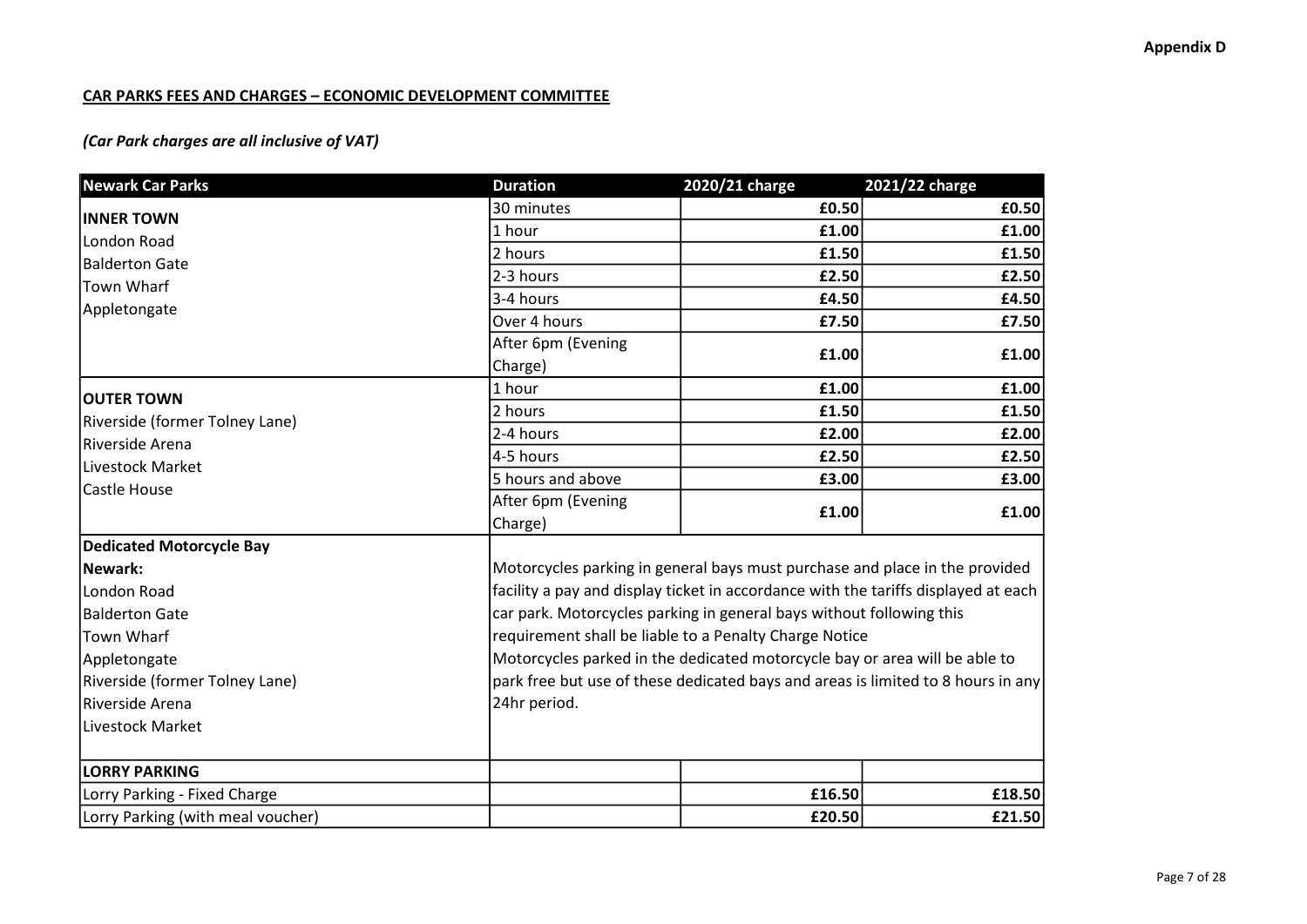| Coaches - (with meal voucher)       |                                    | £5.00   | £5.00   |
|-------------------------------------|------------------------------------|---------|---------|
| <b>SEASON TICKETS</b>               |                                    |         |         |
| INNER TOWN (Newark) (limited issue) | Per month                          | £84.00  | £84.00  |
|                                     | Per quarter                        | £193.00 | £193.00 |
|                                     | Per year (7 days per week)         | £700.00 | £700.00 |
| OUTER TOWN (Newark) (limited issue) | Per month                          | £47.00  | £47.00  |
|                                     | Per quarter                        | £123.00 | £123.00 |
|                                     | Per year (Monday - Friday<br>only) | £350.00 | £350.00 |
|                                     | Per year (7 days per week)         | £450.00 | £450.00 |
| <b>CONTRACT CAR PARK RATES</b>      |                                    |         |         |
| <b>Barnby Gate</b>                  | Per quarter                        | £208.00 | £208.00 |
|                                     | Per annum                          | £800.00 | £800.00 |
| <b>CONTRACT CAR PARK RATES</b>      |                                    |         |         |
| The Palace                          | Per quarter                        |         |         |
|                                     | Per annum                          | £600.00 | £600.00 |
| <b>CONTRACT CAR PARK RATES</b>      |                                    |         |         |
| Pelham Street                       | Per annum                          | £500.00 | £500.00 |

• \*Where businesses/their employees buy more than 1 season ticket a 10% discount in annual cost will apply

• Where businesses/their employees buy, more than 1 contract car parking permit in any year, a 10% discount in annual cost will apply.

• The Business Manager responsible for car parking and markets shall have the discretion, subject to confirmation by the Section 151

Officer, to negotiate and agree a discounted parking charge for multiple lorry parking by the same haulier.

• Event parking fee at any Council Car or Lorry Park shall be £5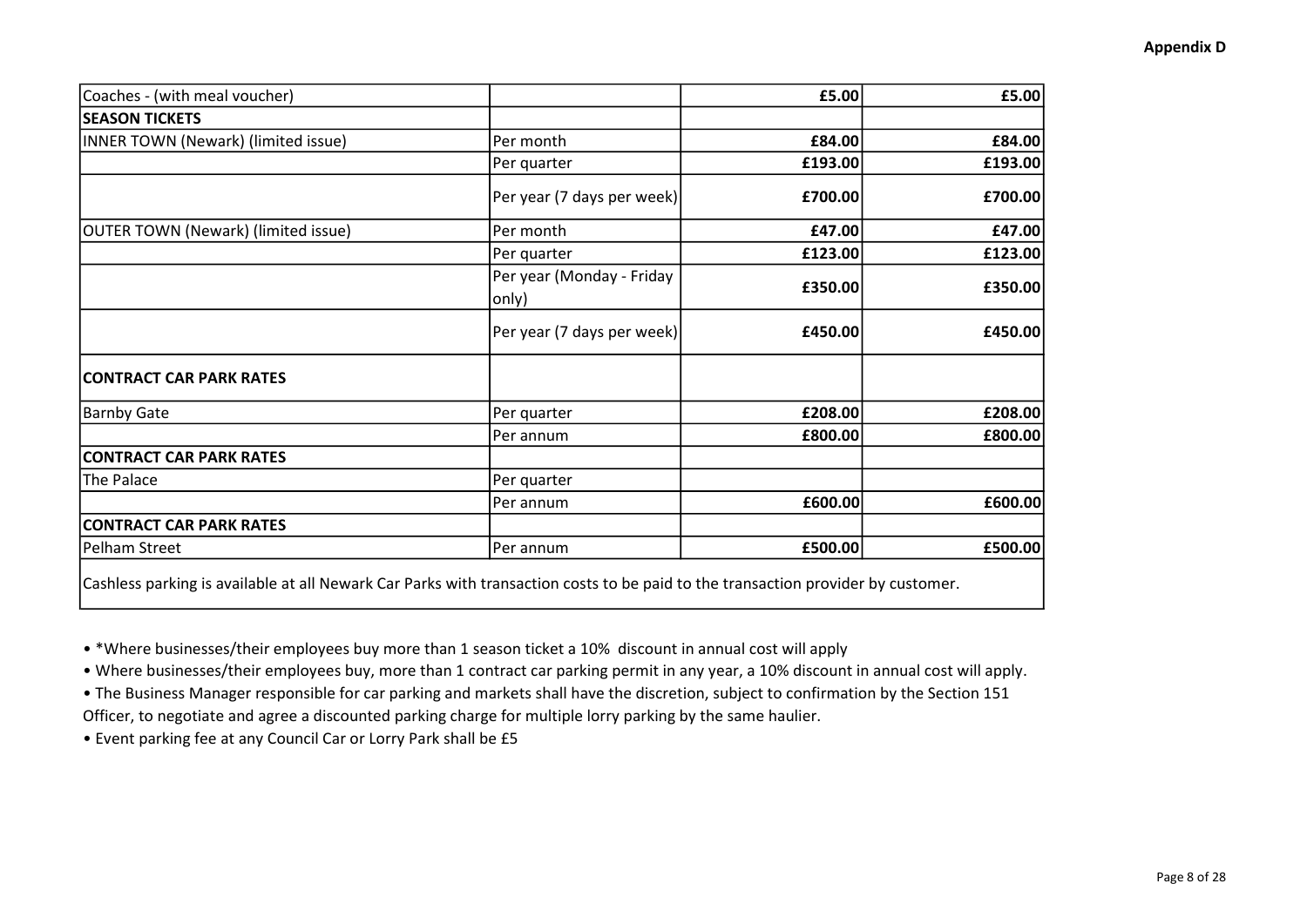### RIVERSIDE MARKET – ECONOMIC DEVELOPMENT COMMITTEE

# (Charges are not subject to VAT)

| <b>DAY</b>       | <b>ITEM</b>                        | 2020/21 CHARGE 2021/22 CHARGE |        |
|------------------|------------------------------------|-------------------------------|--------|
| <b>WEDNESDAY</b> | <b>MARKET STALL</b>                | £17.00                        | £17.00 |
|                  | PITCH - PER LINEAR<br><b>METRE</b> | £6.00                         | £6.00  |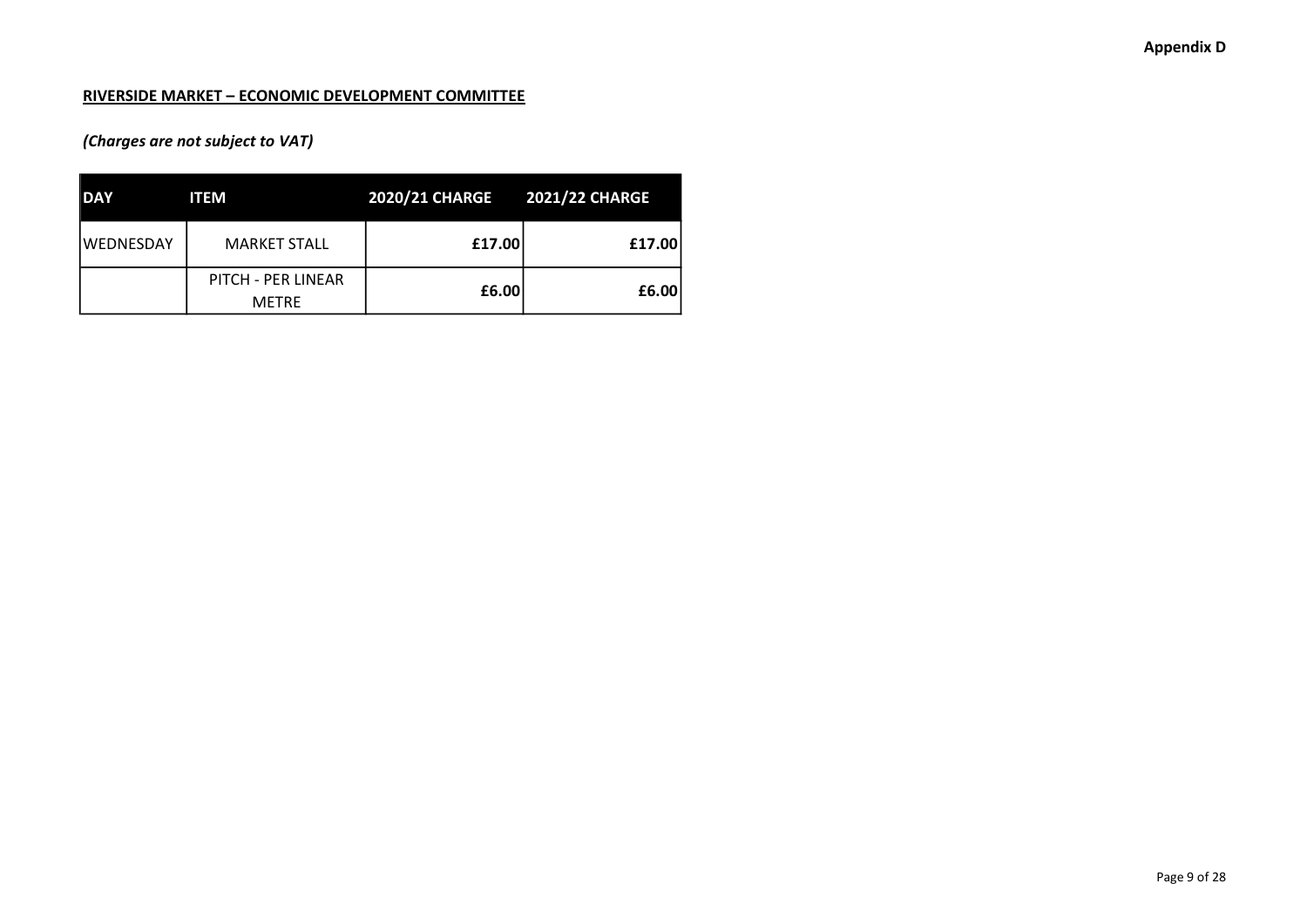### HERITAGE, CULTURE & VISITORS – ECONOMIC DEVELOPMENT COMMITTEE

## (The charges below are subject to VAT)

|                                                    | 2020/21 Charge   | 2021/22 Charge   |
|----------------------------------------------------|------------------|------------------|
| Theatre Hire:                                      |                  |                  |
| <b>With Stage &amp; Dressing Rooms as Equipped</b> |                  |                  |
| <b>Full Theatre: 602 Seats</b>                     |                  |                  |
| Per day with one performance - week days           | £1,836           | £1,836           |
| <b>Commercial Hire</b>                             | $(f1,530 + VAT)$ | $(f1,530 + VAT)$ |
| Per day with one performance - weekends            | £2,448           | £2,448           |
| <b>Commercial Hire</b>                             | $(E2,040 + VAT)$ | $(E2,040 + VAT)$ |
| Per day with two performances - weekdays           | £3,366           | £3,366           |
| <b>Commercial Hire</b>                             | $(E2,805 + VAT)$ | $(E2,805 + VAT)$ |
| Per day with two performances - weekends           | £3,978           | £3,978           |
| <b>Commercial Hire</b>                             | $(£3,315 + VAT)$ | $(£3,315 + VAT)$ |
|                                                    | £11,322          | £11,322          |
| Week Hire: Monday-Saturday                         | $(£9,435 + VAT)$ | $(£9,435 + VAT)$ |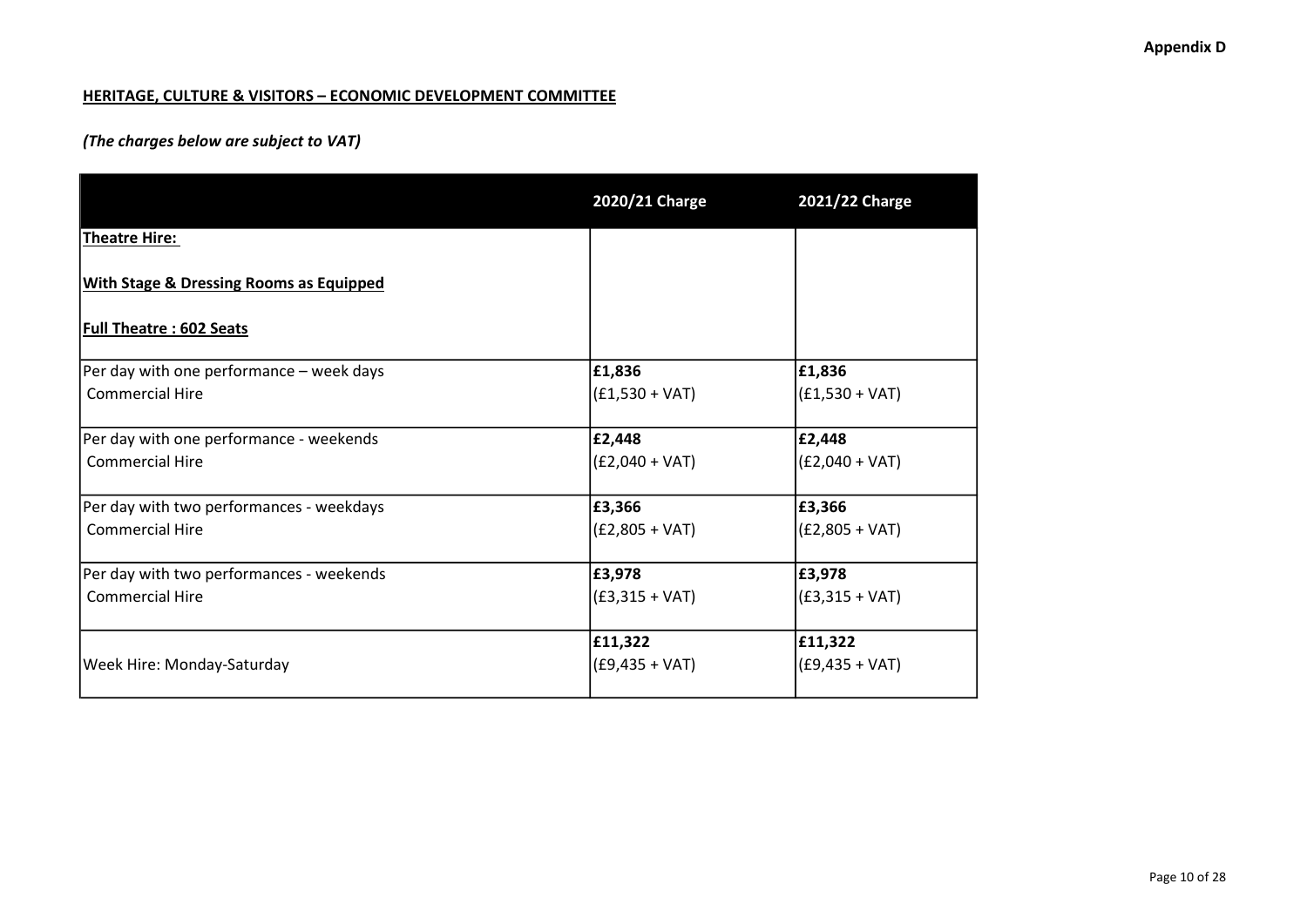| Non-Profit Making/ Charity/ Local                                           |                  |                  |
|-----------------------------------------------------------------------------|------------------|------------------|
| Available all year Monday-Friday + off-peak weekends (at our                |                  |                  |
| discretion but excluding autumn)                                            |                  |                  |
| Current Stalls - only hirers to be phased into new pricing structure over   |                  |                  |
| two years                                                                   |                  |                  |
| There is also an element of flexibility built into the fees and charges for |                  |                  |
| non-profit making bodies, allowing the Theatre's discretion to offer a      |                  |                  |
| further reduction to community groups at a time when the Theatre may        |                  |                  |
| well be dark, but mindful that our costs and a profit must be covered.      |                  |                  |
|                                                                             |                  |                  |
| Per day with one performance - week days                                    | £1,260           | £1,260           |
| Non Profit Making/Charity/Voluntary                                         | $(f1,050 + VAT)$ | $(E1,050 + VAT)$ |
| Per day with one performance - weekends                                     | £1,860           | £1,860           |
| Non Profit Making/Charity/Voluntary                                         | $(f1,550 + VAT)$ | $(f1,550 + VAT)$ |
| Per day with two performances - week days                                   | £1,920           | £1,920           |
| Non Profit Making/Charity/Voluntary                                         | $(E1,600 + VAT)$ | $(E1,600 + VAT)$ |
| Per day with two performances - weekends                                    | £2,520           | £2,520           |
| Non Profit Making/Charity/Voluntary                                         | $(E2,100 + VAT)$ | $(E2,100 + VAT)$ |
| <b>Conference: Full Theatre</b>                                             | £2,520           | £2,520           |
| (Staffing, technical equipment and catering costs on application)           | $(E2,100 + VAT)$ | $(E2,100 + VAT)$ |
| <b>Theatre Hire: Supplementary Charges Per Hour</b>                         |                  |                  |
| (not including staffing)                                                    |                  |                  |
|                                                                             |                  |                  |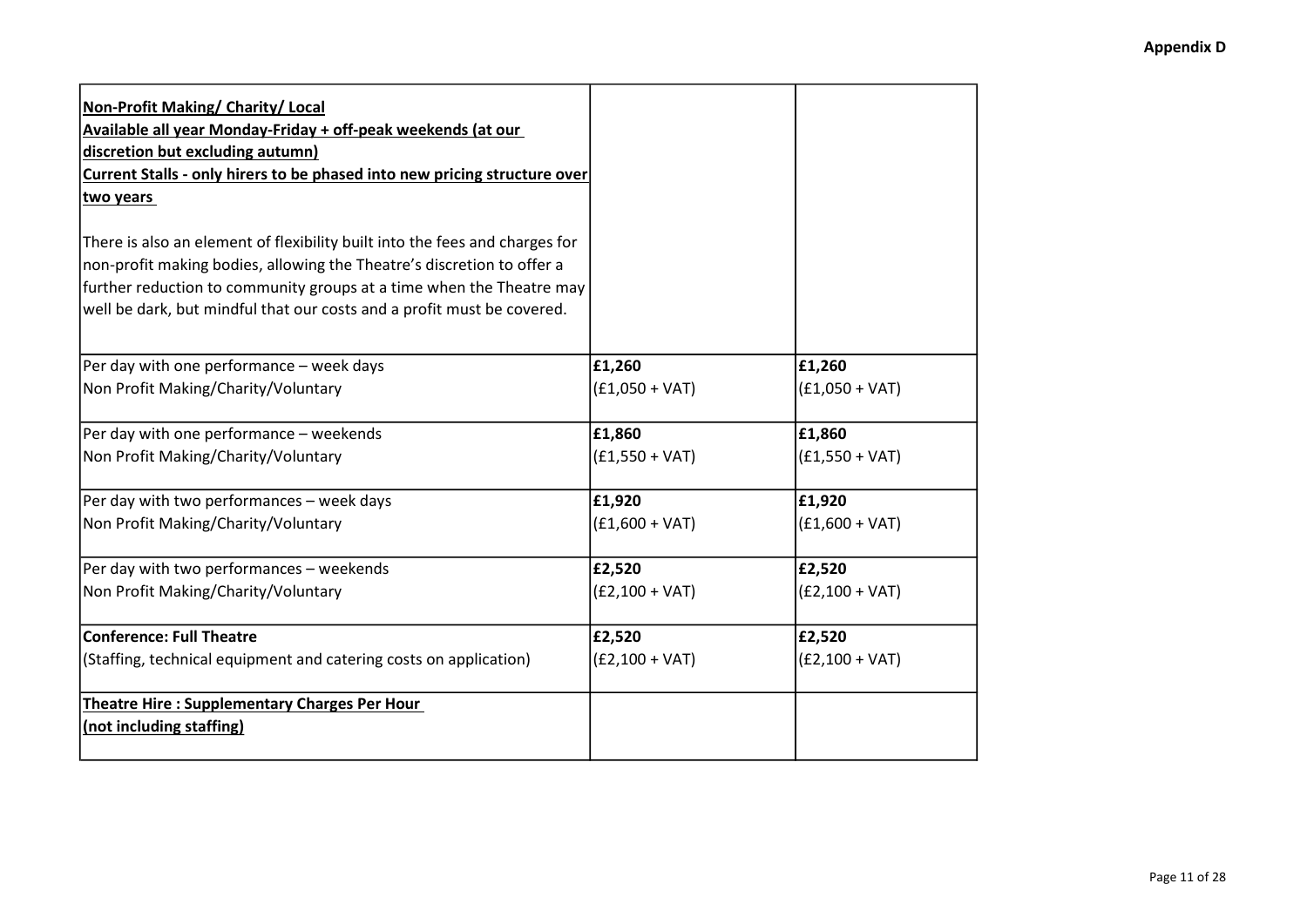| Technical/Dress:                    | £94.20           | £94.20           |
|-------------------------------------|------------------|------------------|
| <b>Commercial Hires</b>             | $(£78.50 + VAT)$ | $(E78.50 + VAT)$ |
|                                     |                  |                  |
|                                     | £79.80           | £79.80           |
| Non Profit Making/Charity/Voluntary | $(£66.50 + VAT)$ | $(£66.50 + VAT)$ |
| General Rehearsals: (No lights)     |                  |                  |
|                                     | £79.80           | £79.80           |
| <b>Commercial Hires</b>             | $(£66.50 + VAT)$ | $(£66.50 + VAT)$ |
|                                     | £67.20           | £67.20           |
|                                     | $(£56.00 + VAT)$ | $(£56.00 + VAT)$ |
| Non Profit Making/Charity/Voluntary |                  |                  |
| Get In/Fit Up/ Get Out              | £27.00           | £27.00           |
|                                     | $(E22.50 + VAT)$ | $(E22.50 + VAT)$ |
| <b>Commercial Hires</b>             |                  |                  |
|                                     | £23.40           | £23.40           |
|                                     | $(£19.50 + VAT)$ | $(E19.50 + VAT)$ |
| Non Profit Making/Charity/Voluntary |                  |                  |
| <b>Staffing Recharges: per hour</b> |                  |                  |
|                                     | £42.00           | £42.00           |
| Technical Manager - week days*      | $(£35.00 + VAT)$ | $(£35.00 + VAT)$ |
|                                     | £48.00           | £48.00           |
| Technical Manager - weekends**      | $(£40.00 + VAT)$ | $(E40.00 + VAT)$ |
|                                     |                  |                  |
|                                     | £32.40           | £32.40           |
| Technical Officer - week days*      | $(E27.00 + VAT)$ | $(E27.00 + VAT)$ |
|                                     | £37.20           | £37.20           |
| Technical Officer - weekends**      | $(E31.00 + VAT)$ | $(E31.00 + VAT)$ |
|                                     |                  |                  |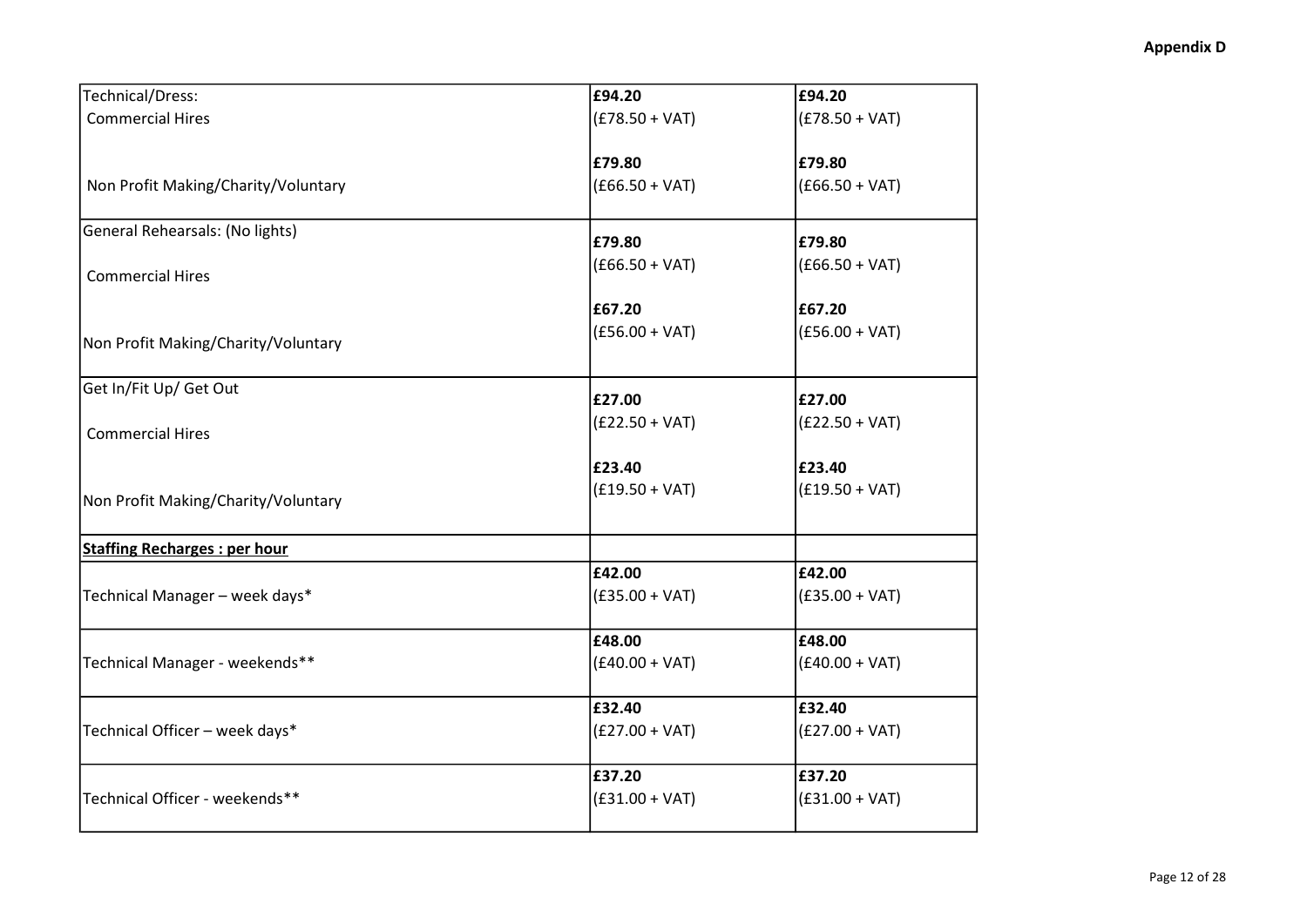| Technical Assistant - week days* | E22.80<br>$ (£19.00 + VAT)$ | E22.80<br>$(£19.00 + VAT)$  |
|----------------------------------|-----------------------------|-----------------------------|
| Technical Assistant - weekends** | £27.60<br>$(£23.00 + VAT)$  | E27.60<br>$ (£23.00 + VAT)$ |

\* Plus 20% on all rates for hours worked between 2330 and 0600 hours

\*\* Plus 20% on all rates for hours worked between 2330 and 0600 hours and plus 100% for all Bank Holiday working and 120% on all rates for hours worked on Bank Holidays between 2330 and 0600 hours

| <b>Ticket Handling Fee</b>                                                               |                                         |                                         |
|------------------------------------------------------------------------------------------|-----------------------------------------|-----------------------------------------|
| Per Ticket - applicable to all professional productions                                  | £1.50<br>$(f1.25 + VAT)$                | E1.50<br>$(f1.25 + VAT)$                |
| Per Ticket - applicable to all amateur productions, dependent on overall<br>ticket price | 50p - £1.50<br>$(41.67p - £1.25 + VAT)$ | 50p - £1.50<br>$(41.67p - £1.25 + VAT)$ |
| <b>Palace Membership Scheme</b><br>(Charges not subject to VAT)                          |                                         |                                         |
| Single membership                                                                        | £11.00                                  | £11.00                                  |
| Couple's membership                                                                      | £18.00                                  | £18.00                                  |
| Junior membership                                                                        | £8.00                                   | £8.00                                   |
| Family membership                                                                        | £30.00                                  | £30.00                                  |

| National Civil War Centre – Newark Museum<br>(Charges are inclusive of VAT, unless otherwise stated) |              |                   |                   |  |
|------------------------------------------------------------------------------------------------------|--------------|-------------------|-------------------|--|
| <b>Proposed Ticket Types</b>                                                                         | <b>Notes</b> | $ 2020/21$ charge | $ 2021/22$ charge |  |
| Day Tickets                                                                                          |              |                   |                   |  |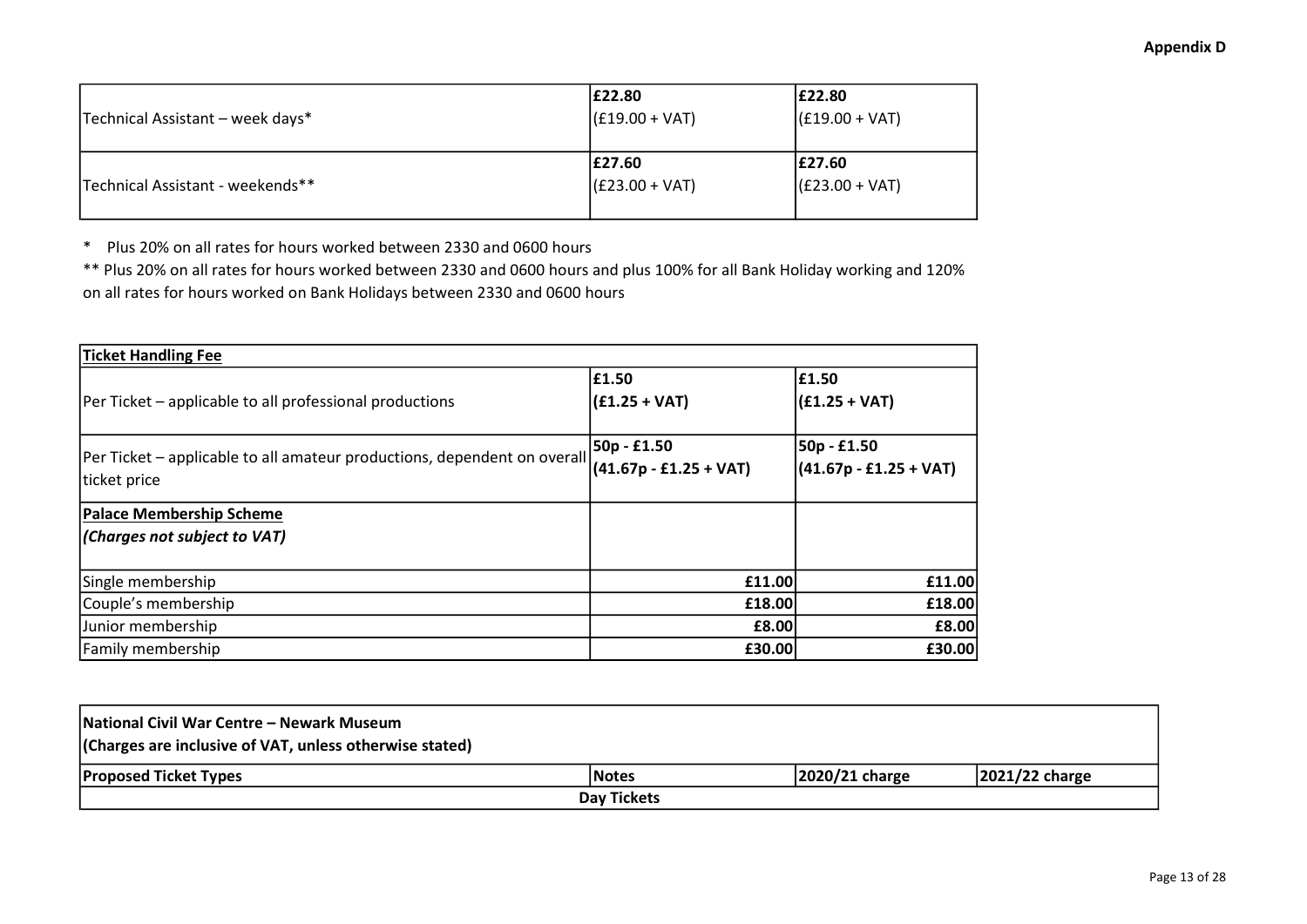| Adult                                                                                                                           | Ability to offer promotional<br>discounts and flexible<br>pricing to target specific<br>audiences, promote specific<br>events or encourage and<br>increase local footfall and<br>site awareness | £8.00                                                                            | £8.00                                                                            |
|---------------------------------------------------------------------------------------------------------------------------------|-------------------------------------------------------------------------------------------------------------------------------------------------------------------------------------------------|----------------------------------------------------------------------------------|----------------------------------------------------------------------------------|
| Concession                                                                                                                      |                                                                                                                                                                                                 | £7.00                                                                            | £7.00                                                                            |
| Children 5-16                                                                                                                   |                                                                                                                                                                                                 | £4.00                                                                            | £4.00                                                                            |
| Children under 5                                                                                                                |                                                                                                                                                                                                 | Free                                                                             | Free                                                                             |
| Family (up to 5)                                                                                                                |                                                                                                                                                                                                 | £20.00                                                                           | £20.00                                                                           |
| Annual Pass - Adult                                                                                                             |                                                                                                                                                                                                 | £15.95                                                                           | £15.95                                                                           |
| <b>Annual Pass - Concession</b>                                                                                                 |                                                                                                                                                                                                 | £13.95                                                                           | £13.95                                                                           |
| Annual Pass - Children                                                                                                          |                                                                                                                                                                                                 | £7.95                                                                            | £7.95                                                                            |
| <b>Groups</b>                                                                                                                   |                                                                                                                                                                                                 |                                                                                  |                                                                                  |
| Group Visit (10 or more paying)                                                                                                 | Flexibility for further<br>discount to large groups and<br>commerical operators in<br>order to encourage larger<br>and repeat bookings and<br>capture a growth market                           | 10% discount                                                                     | 10% discount                                                                     |
| After-hours Evening Guided Visit:<br>Minimum of 15 persons, must be booked at least four weeks in advance hours of 5pm and 9pm. | 190 min visit between the                                                                                                                                                                       | E15/head<br>E2 discount for all<br>partner organisations<br>(EH, Art Fund, etc.) | E15/head<br>E2 discount for all<br>partner organisations<br>(EH, Art Fund, etc.) |
| Object Handling Session (on top of day group rate)<br>This is for groups who are looking for a hands-on experience.             |                                                                                                                                                                                                 | <b>£5</b> /head, min 10, max<br>per session 20                                   | E5/head, min 10, max<br>per session 20                                           |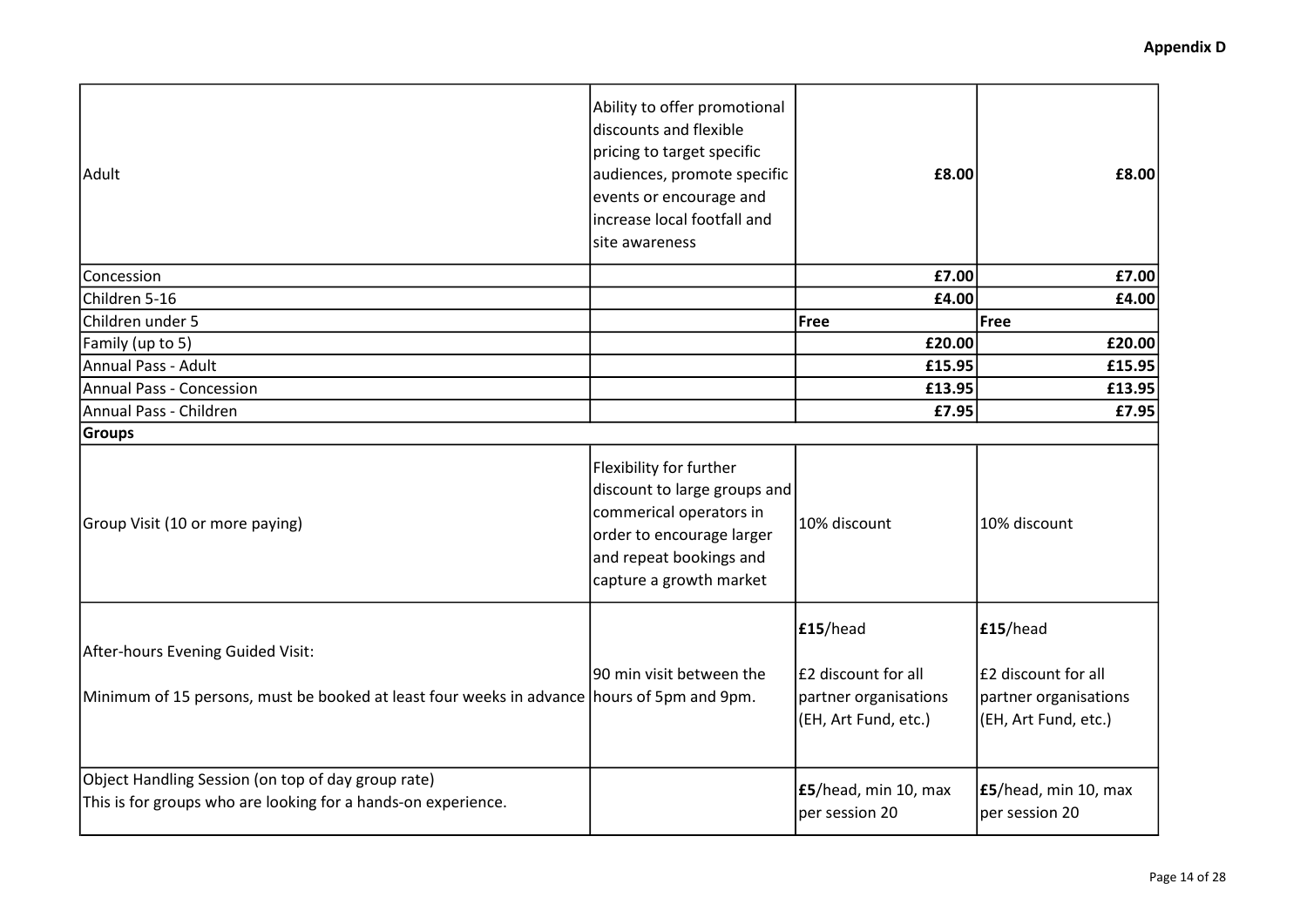| Volunteer-led Town/Civil War Tour |                                                                           | E5 adult, E3 child | E5 adult, E3 child |
|-----------------------------------|---------------------------------------------------------------------------|--------------------|--------------------|
| Commercial: Town Tour             | All to NSDC                                                               | E6/head            | E6/head            |
| Commercial: Castle Tour           | $E4$ to go to the castle, £2 to<br><b>INCWC</b>                           | E6/head            | E6/head            |
| Commercial: Church Tour           | $\sqrt{f4 \text{ to go to the church}}$ , £2 to $f6$ /head<br><b>NCWC</b> |                    | E6/head            |
| Coach Parking @ Lorry Park        | <b>FOC</b>                                                                | FOC                | FOC                |

## Miscellaneous Charges

(Charges subject to VAT, unless otherwise stated)

|                              | <b>Notes</b>                                                                                                                   | 2020/21 charge                                      | 2021/22 Charge                                                |
|------------------------------|--------------------------------------------------------------------------------------------------------------------------------|-----------------------------------------------------|---------------------------------------------------------------|
| <b>After Dinner speaking</b> | Original rate set to raise<br>awareness of NCWC in<br>  opening year. Benchmarked<br>against other history<br>experts/speakers | $ £192$ plus travel<br>lexpenses<br>$ (£160 + VAT)$ | <b>E192</b> plus travel<br><b>lexpenses</b><br>$(£160 + VAT)$ |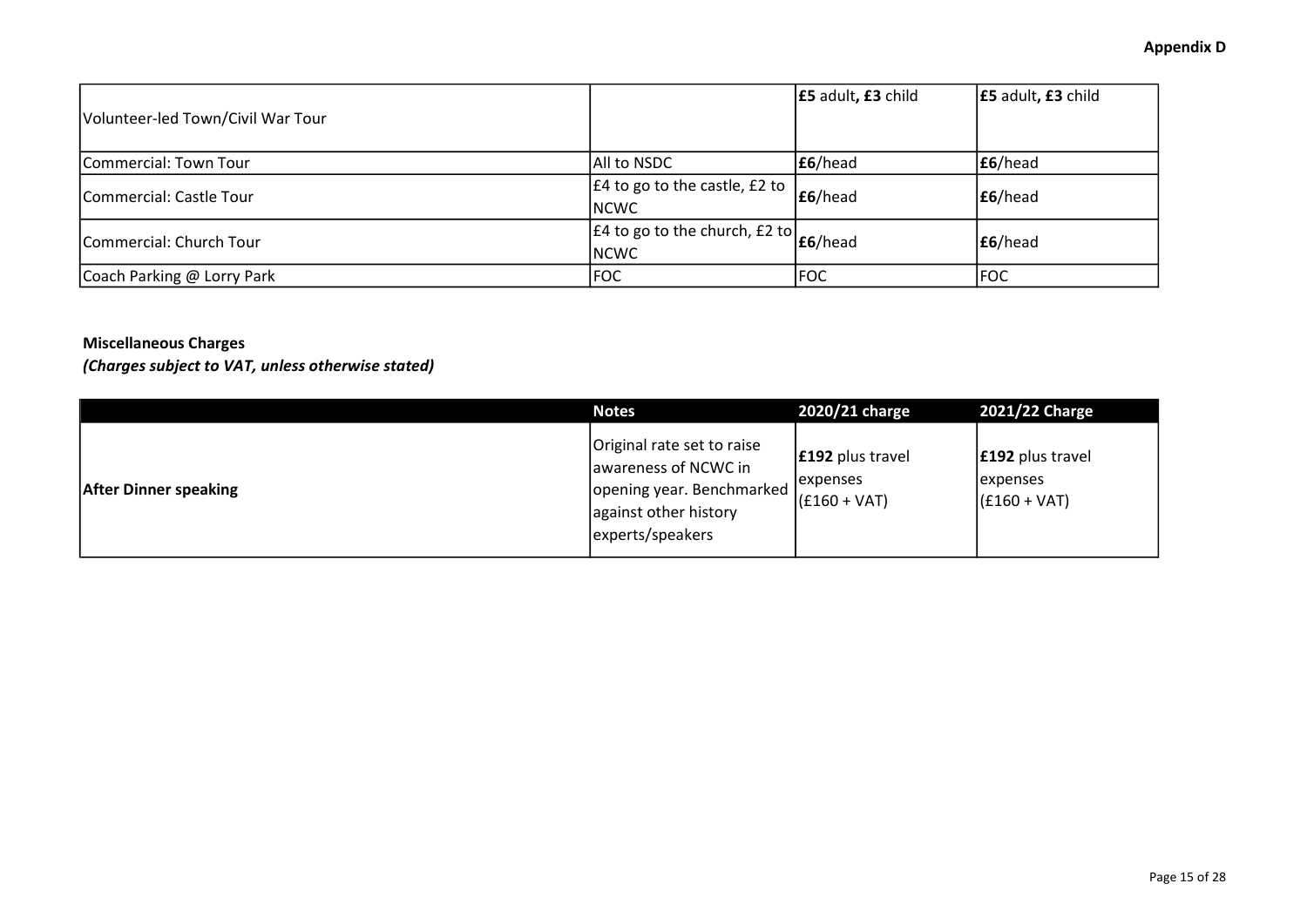| <b>Room Hire</b>                                           | AV Equipment included<br>(projector, screen and<br>lectern).<br>There is an element of<br>flexibility built into the fees<br>and charges for all hires<br>allowing discretion to offer<br>la further reduction to<br> community groups at a time                                                                                           |                                                                                                                                                                       |                                                                                                                                                                       |
|------------------------------------------------------------|--------------------------------------------------------------------------------------------------------------------------------------------------------------------------------------------------------------------------------------------------------------------------------------------------------------------------------------------|-----------------------------------------------------------------------------------------------------------------------------------------------------------------------|-----------------------------------------------------------------------------------------------------------------------------------------------------------------------|
| <b>Community Space</b><br>(Charges are not subject to VAT) | when the space would not<br>otherwise be in use, but<br>mindful that our costs and a<br>Costs dependent on<br>whether booking is inside or<br>outside of normal operating<br>hours, and whether the pre-<br>meeting set up, including<br>number of client meetings,<br>is extensive/labour intensive<br>or involves additional<br>staffing | Charity from £24/hr<br>$(E20 + VAT)$<br>Educational/<br>Training/Meeting:<br>From £30/hr<br>$(E25 + VAT)$<br>Event Rate:<br>£44.40 - £62.40/hr<br>$(£37 - £52 + VAT)$ | Charity from £24/hr<br>$(E20 + VAT)$<br>Educational/<br>Training/Meeting:<br>From £30/hr<br>$(E25 + VAT)$<br>Event Rate:<br>£44.40 - £62.40/hr<br>$(£37 - £52 + VAT)$ |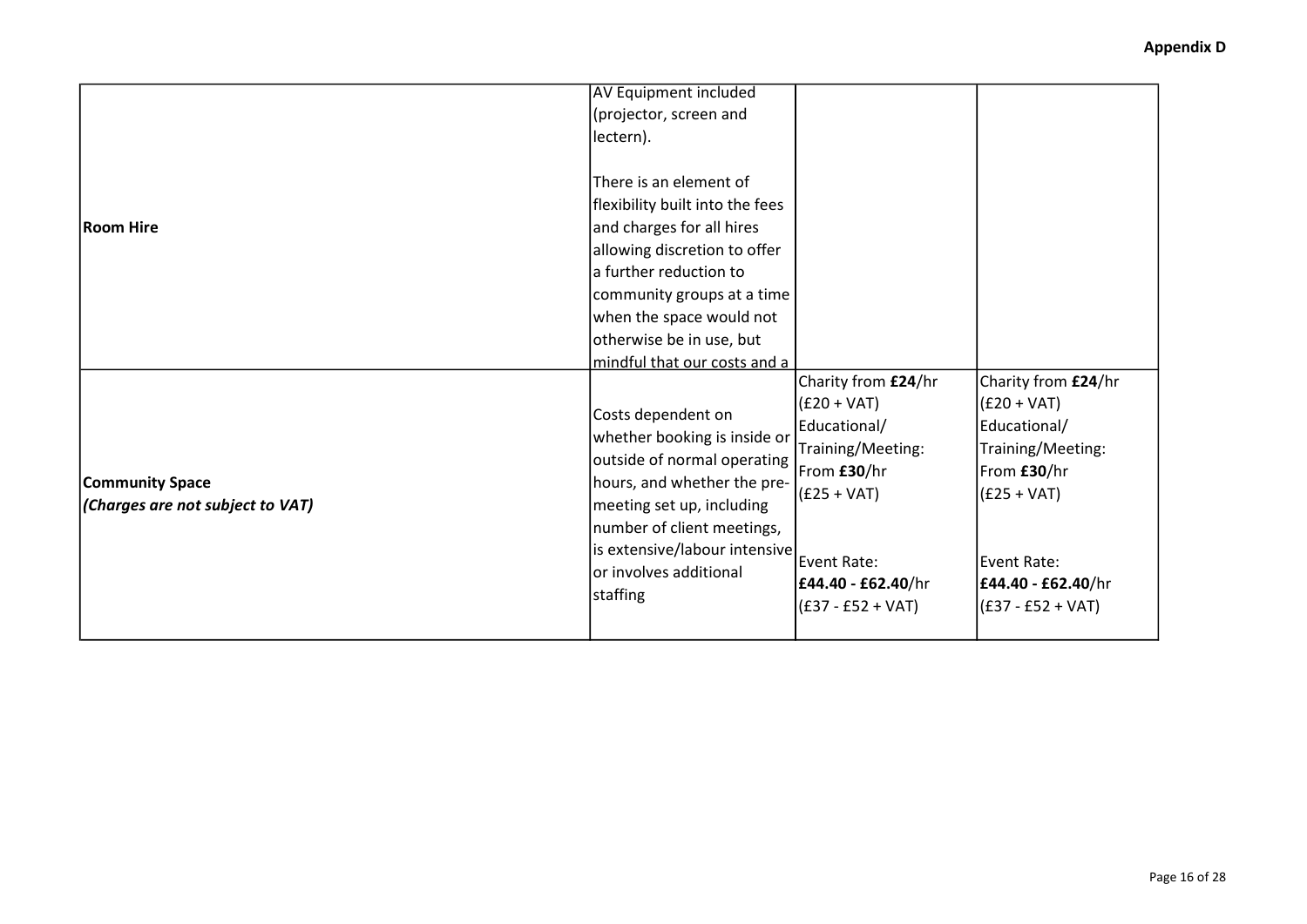| Byron Room                                                              | Costs dependent on<br>whether booking is inside or<br>outside of normal operating<br>hours, and whether the pre-<br>meeting set up, including<br>number of client meetings,<br>is extensive/labour intensive<br>or involves additional<br>staffing.                                                                                                                   | Charity from £24/hr<br>$(E20 + VAT)$<br>Educational/<br>Training/Meeting:<br>From £30/hr<br>$(E25 + VAT)$<br>Event Rate:<br>£44.40 - £62.40/hr<br>$(E37 - E52 + VAT)$     | Charity from £24/hr<br>$(E20 + VAT)$<br>Educational/<br>Training/Meeting:<br>From £30/hr<br>$(E25 + VAT)$<br>Event Rate:<br>£44.40 - £62.40/hr<br>(£37 - £52 + VAT)       |
|-------------------------------------------------------------------------|-----------------------------------------------------------------------------------------------------------------------------------------------------------------------------------------------------------------------------------------------------------------------------------------------------------------------------------------------------------------------|---------------------------------------------------------------------------------------------------------------------------------------------------------------------------|---------------------------------------------------------------------------------------------------------------------------------------------------------------------------|
| <b>Workshop</b><br>(Charges are not subject to VAT)                     | Charge based on self-<br>serviced hire. The price will<br>increase by 20% to cover<br>VAT applicable to hire<br>where services are required.                                                                                                                                                                                                                          | £15.50 - £25                                                                                                                                                              | £15.50 - £25                                                                                                                                                              |
| <b>Tudor Hall</b><br>Hourly rate<br>Day rate for meetings<br>Event rate | New proposed structure to<br>ensure ability to remain<br>competitive and create a<br>bespoke hire dependent on<br>the client's needs, whether<br>booking is inside or outside<br>of normal operating hours,<br>and whether the pre-<br>meeting set up, including<br>number of client meetings,<br>is extensive/labour intensive<br>or involves additional<br>staffing | <b>£102</b> , max 3 hr hire<br>$(£85 + VAT)$<br>Charity/Community<br>£474<br>$(E395 + VAT)$<br>Corporate £714 (£595 +<br>VAT)<br>£954 - £1,560<br>$(E795 - E1,300 + VAT)$ | <b>£102</b> , max 3 hr hire<br>$(£85 + VAT)$<br>Charity/Community<br>£474<br>$(£395 + VAT)$<br>Corporate £714 (£595 +<br>VAT)<br>£954 - £1,560<br>$(E795 - E1,300 + VAT)$ |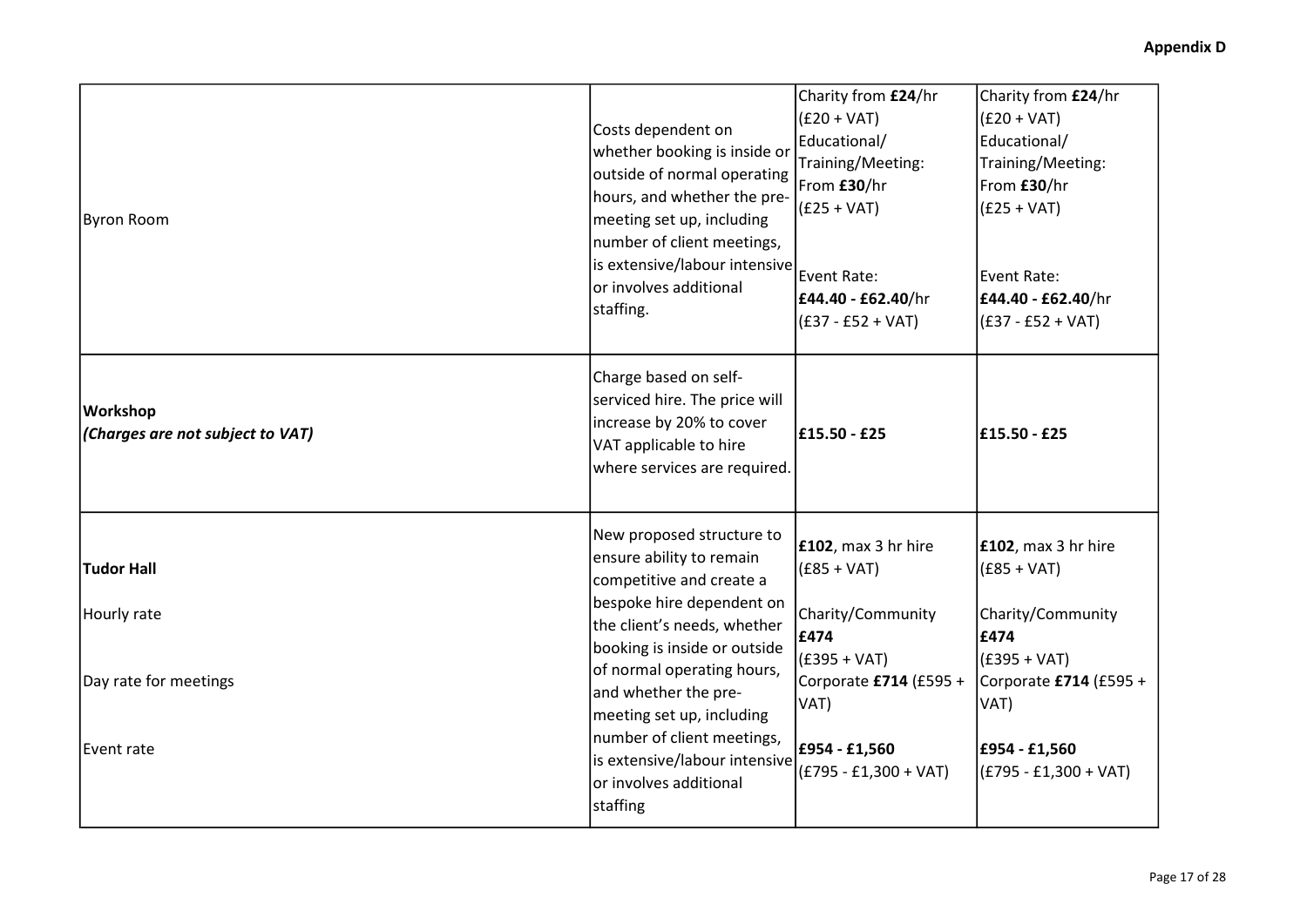| Hire a costumed performer                                                                                 |                                                                                                                                                                                                           | £105/evening                                      | £105/evening                                            |
|-----------------------------------------------------------------------------------------------------------|-----------------------------------------------------------------------------------------------------------------------------------------------------------------------------------------------------------|---------------------------------------------------|---------------------------------------------------------|
|                                                                                                           |                                                                                                                                                                                                           |                                                   |                                                         |
| <b>Hire Location</b>                                                                                      | <b>Additional Information</b>                                                                                                                                                                             | 2020/21 Charge                                    | 2021/22 Charge                                          |
| In Hours - Guided tours                                                                                   | Occupancy: Max. 25 people                                                                                                                                                                                 | £6/head, minimum 15,<br>max 25                    | £6/head, minimum 15,<br>max <sub>25</sub>               |
| Workshops                                                                                                 | To be paid in advance when<br>booking                                                                                                                                                                     | Price by request                                  | Price by request                                        |
| Photocopying                                                                                              |                                                                                                                                                                                                           | £1 A4<br>£1.50 A3                                 | £1 A4<br>E1.50 A3                                       |
| Scan Orders                                                                                               | This price includes VAT.<br>Postage is extra.                                                                                                                                                             | £5.50<br>£6.50<br>£9.00                           | £5.50<br>£6.50<br>£9.00                                 |
| Microfiche Copies                                                                                         |                                                                                                                                                                                                           | £5.00 plus £2.00 admin<br>(very rarely requested) | £5.00 plus £2.00 admin<br>(very rarely requested)       |
| Own Camera                                                                                                | It is possible for researchers<br>to use their own camera to<br>take photos of documents<br>and objects. Copyright<br>limitations apply.                                                                  | $E5.00$ – reflects time<br>processing charges     | $\mathsf{If5.00}$ – reflects time<br>processing charges |
| Digital reprographics (on plain paper, glossy photo paper, CD or by e<br>mail attachment - please specify | Museum staff can take<br>photos of documents or<br>objects for visitors. Please<br>note this service may not be<br>available same day - orders<br>will be processed ASAP.<br>Copyright limitations apply. | $£10.00 -$ reflects time<br>processing charges    | <b>£10.00</b> - reflects time<br>processing charges     |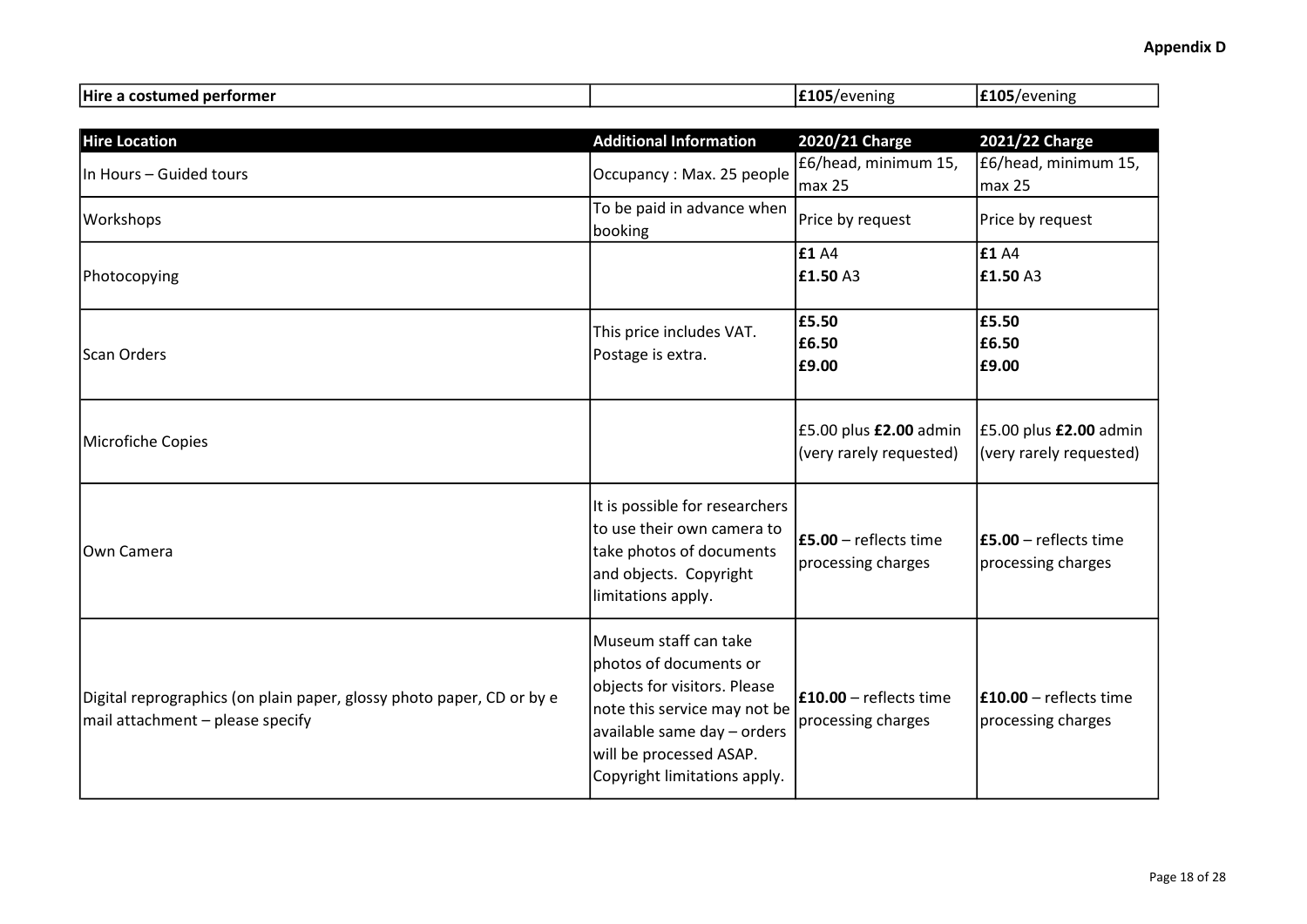| Publication<br>Commercial Organisations (Newspapers, Journals, magazines, TV, etc.) | There will be no charge for<br>visitors taking photographs<br>on the museum premises,<br>so long as the images<br>produced are for their own<br>personal use and not<br>intended for publication.                 | <b>E100.00</b> - per image    | <b>E100.00</b> - per image |
|-------------------------------------------------------------------------------------|-------------------------------------------------------------------------------------------------------------------------------------------------------------------------------------------------------------------|-------------------------------|----------------------------|
| Local Authority/Vol./Charitable Organisations                                       | Cost per image is based on<br>one use only. Two uses will<br>attract two charges per                                                                                                                              | $\mathsf{E20.00}$ - per image | <b>E20.00</b> - per image  |
| Corporate Products (annual reports, TV)                                             | image. Three uses will                                                                                                                                                                                            | <b>E100.00</b> - per image    | <b>E100.00</b> - per image |
| Commercial products (cards, calendars, jigsaws etc.)                                | attract three charges per<br>image. For example, one use <b>£150.00</b> - per image<br>is display, two uses is display<br>and publication (book),<br>three uses is display,<br>publication (book) and<br>leaflet. |                               | <b>£150.00</b> - per image |
| Long Term Archaeological Storage at Museum Resource Centre                          | Cost is based on English<br>Heritage Calculations. One<br>off fees.                                                                                                                                               | $\mathbf{f}$ 160 per box      | $\mathbf{f}$ 160 per box   |

| <b>Other Income</b><br>(Charges are inclusive of VAT) | <b>Additional Information</b> | 2020/21 Charge | 2021/22 Charge |        |
|-------------------------------------------------------|-------------------------------|----------------|----------------|--------|
| Loans Box Fines                                       | Late return of boxes          | £16.00         |                | £16.00 |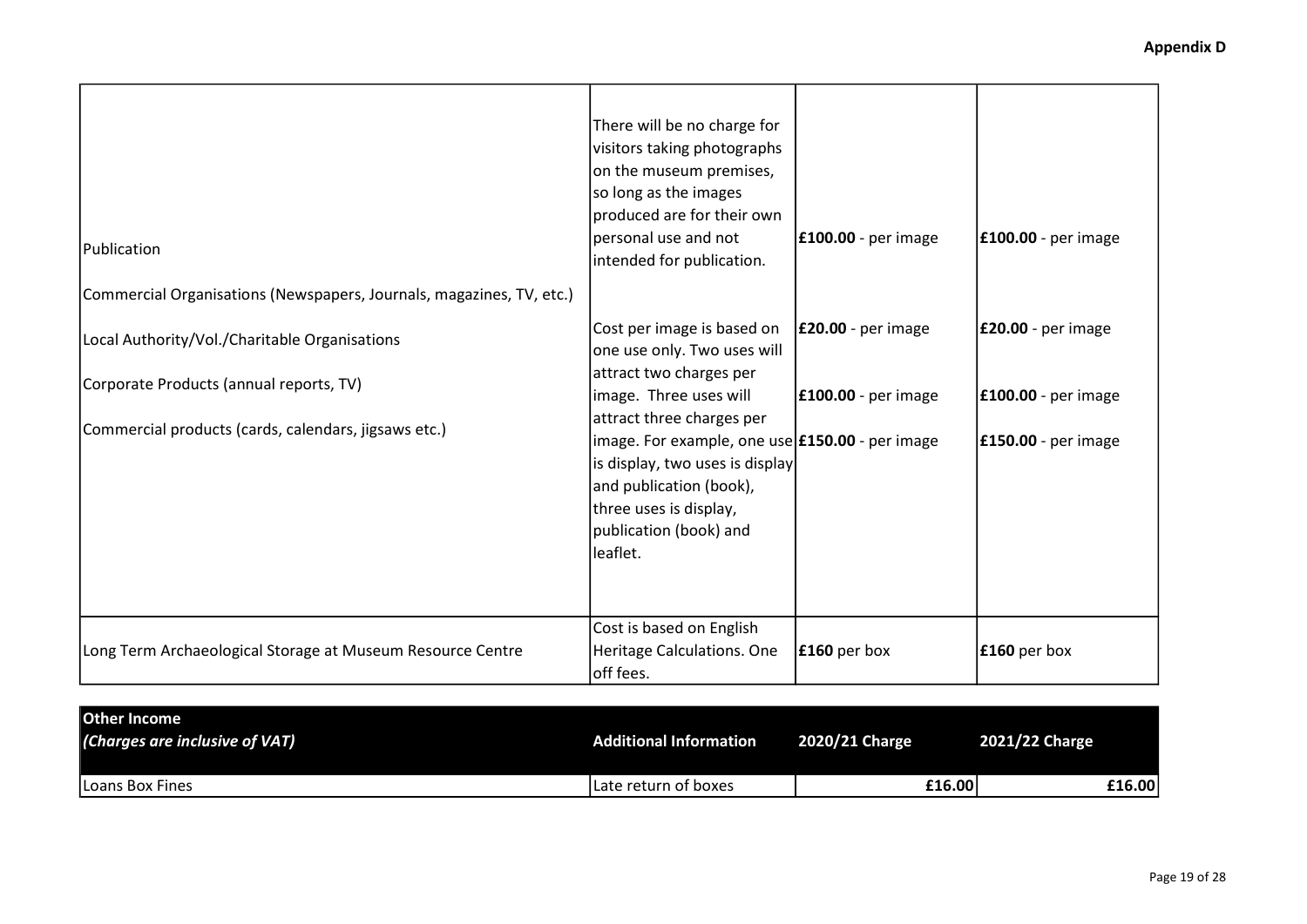|                                                                       |                                                                    | Price by request - We                                | Price by request - We                                               |
|-----------------------------------------------------------------------|--------------------------------------------------------------------|------------------------------------------------------|---------------------------------------------------------------------|
|                                                                       |                                                                    | will consider outreach                               | lwill consider outreach                                             |
| Out of District Schools Travel Expenses                               | Flat fee                                                           | for schools on a case by                             | for schools on a case by                                            |
|                                                                       |                                                                    | case basis and price                                 | case basis and price                                                |
|                                                                       |                                                                    | accordingly.                                         | accordingly.                                                        |
| Discovery box - Cost per hire                                         | Loan period is 2 weeks -                                           | £20 per box for two                                  | <b>£20</b> per box for two                                          |
|                                                                       | fines for late returns                                             | weeks                                                | weeks                                                               |
| Education programme at NCWC                                           | To be paid on day of visit by<br>cash/cheque/card or by<br>invoice | $E4.50$ per head – Half<br>day $(2 - 2.5)$ hr) visit | $E4.50$ per head – Half<br>day (2 – 2.5 hr) visit                   |
| KS1 – KS3 students<br>one facilitated activity, one self-led activity | Option to build bespoke<br>package on request, price               | <b>E7</b> per head – Full day<br>visit               | <b>E7</b> per head $-$ Full day<br> visit                           |
| One facilitated activity, two self-led activities.                    | according to resource<br>allocation and timescales.                |                                                      |                                                                     |
| Two facilitated activities, one self-led activity                     | KS 5, HE and FE students to                                        | <b>£6.00</b> per head for half                       | <b>E6.00</b> per head for half                                      |
| KS 5, FE and HE                                                       | reflect bespoke nature of<br>events and level of expertise         | day visit                                            | day visit                                                           |
|                                                                       | required.                                                          |                                                      | <b>E8</b> per head full day visit <b>E8</b> per head full day visit |

## NEWARK CASTLE

(Charges are inclusive of VAT where applicable)

| <b>Purpose</b> |        | 2020/21 Charge | 2021/22 Charge |
|----------------|--------|----------------|----------------|
|                | Adult  | £6.00          | £6.00          |
|                | Senior | £5.00          | £5.00          |
|                | Child  | £3.00          | £3.00          |
|                | Family | £16.00         | £16.00         |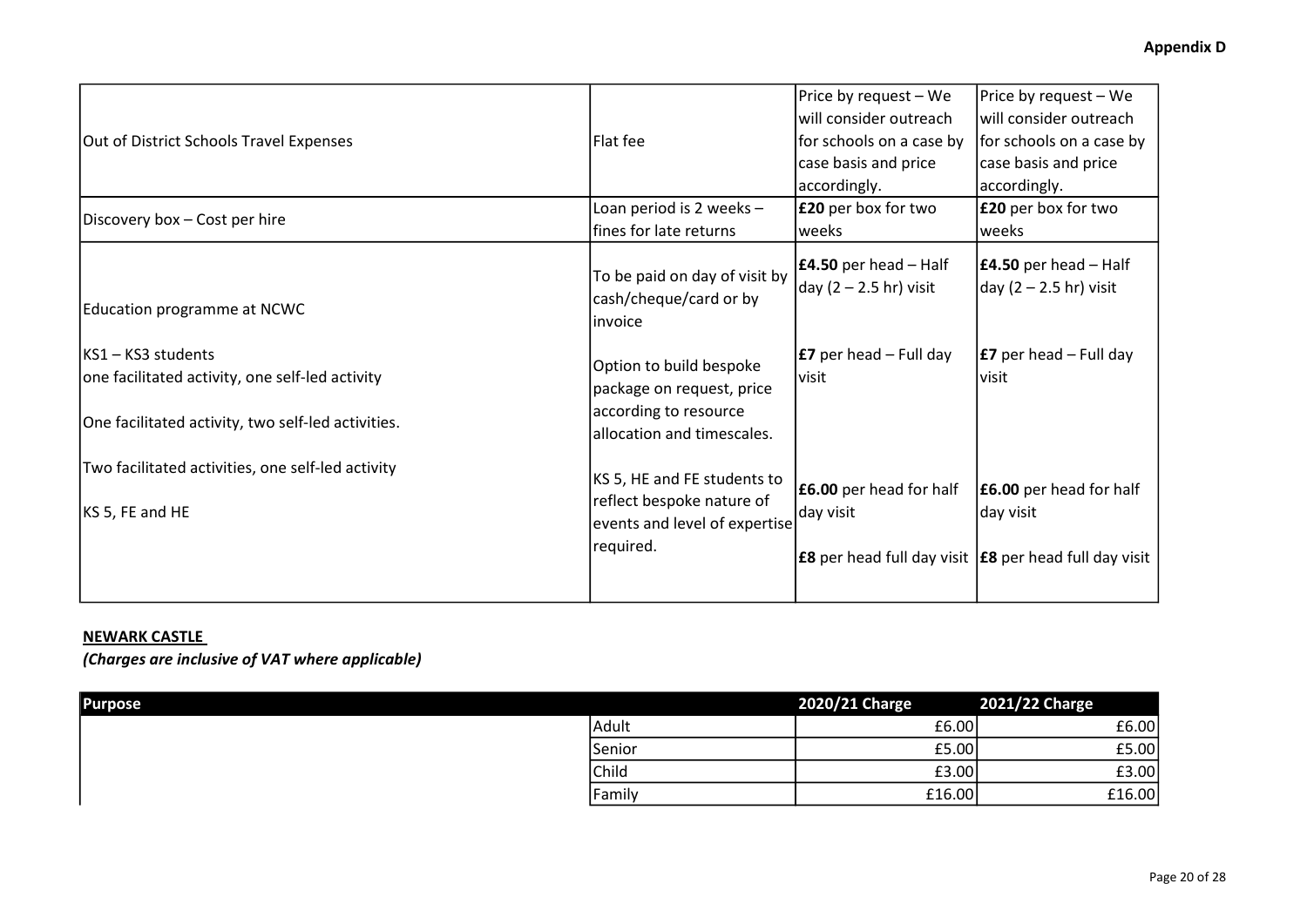| <b>Guided Tours</b>                                                                                                       | Private, Out of Hours,              |                         |                         |
|---------------------------------------------------------------------------------------------------------------------------|-------------------------------------|-------------------------|-------------------------|
|                                                                                                                           | Subject Specialist Tours (per       | $£10 - £15$             | $£10 - £15$             |
|                                                                                                                           | person)                             |                         |                         |
|                                                                                                                           | <b>Ghost Tour Commercial Hire</b>   | * see events below      | * see events below      |
|                                                                                                                           |                                     | £250 plus staffing,     | £250 plus staffing,     |
| Hire of Gardens                                                                                                           | Charity                             | security and other      | security and other      |
|                                                                                                                           |                                     | aciliary charges        | aciliary charges        |
| Hire of Gardens                                                                                                           | Commercial                          | £800 per day            | £800 per day            |
|                                                                                                                           |                                     | £50 - £100 per hour     | £50 - £100 per hour     |
|                                                                                                                           |                                     | plus staffing, security | plus staffing, security |
| Hire of Castle                                                                                                            | For Events                          | and other aciliary      | and other aciliary      |
|                                                                                                                           |                                     | charges (dependant on   | charges (dependant on   |
|                                                                                                                           |                                     | number of spaces        | number of spaces        |
|                                                                                                                           |                                     | required)               | required)               |
|                                                                                                                           | Bandstand<br><b>October - March</b> | £480 (Mon - Thurs)      | £480 (Mon - Thurs)      |
|                                                                                                                           |                                     | £528 (Fri & Sun)        | £528 (Fri & Sun)        |
|                                                                                                                           |                                     | £576 (Sat)              | £576 (Sat)              |
|                                                                                                                           | Bandstand                           | £528 (Mon - Thurs)      | £528 (Mon - Thurs)      |
|                                                                                                                           | April - September                   | £576 (Fri & Sun)        | £576 (Fri & Sun)        |
| Hire of Gardens for weddings                                                                                              |                                     | £624 (Sat)              | £624 (Sat)              |
| Additional charges may apply for equipment hire where necessary                                                           | Undercroft                          | £576 (Mon - Thurs)      | £576 (Mon - Thurs)      |
|                                                                                                                           | <b>October - March</b>              | £633.60 (Fri & Sun)     | £633.60 (Fri & Sun)     |
|                                                                                                                           |                                     | £691.20 (Sat)           | £691.20 (Sat)           |
|                                                                                                                           | Undercroft                          | £633.60 (Mon - Thurs)   | £633.60 (Mon - Thurs)   |
|                                                                                                                           | April - September                   | £691.20 (Fri & Sun)     | £691.20 (Fri & Sun)     |
|                                                                                                                           |                                     | £748.80 (Sat)           | £748.80 (Sat)           |
| <b>Education programme</b><br>(prices will be uplifted<br>dependant on development of professional service and associated | Half day visit per head             | £3.25 - £4.50           | £3.25 - £4.50           |
| resources)                                                                                                                |                                     |                         |                         |
|                                                                                                                           | Full day visit per head             | £4.50 - £7.00           | £4.50 - £7.00           |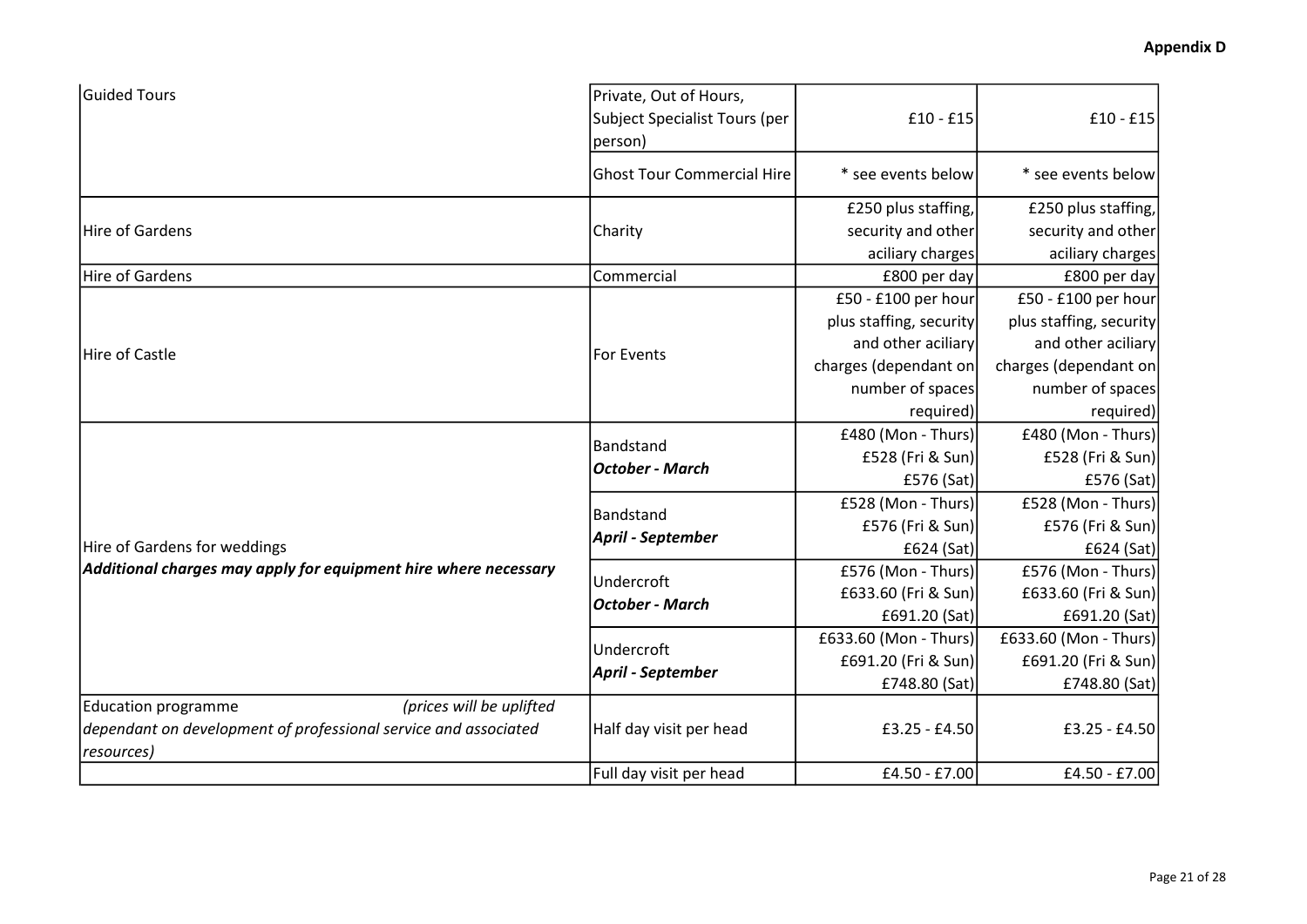## Charity/ Local Available all year Monday-Friday + off-peak weekends (at our discretion but excluding autumn) Current Stalls - only hirers to be phased into new pricing structure over two years

There is also an element of flexibility built into the fees and charges for non-profit making bodies, allowing the Theatre's discretion to offer a further reduction to community groups at a time when the Theatre may well be dark, but mindful that our costs and a profit must be covered.

| Use of Castle for commercial photography/filming             | £0.00 | £0.00 |
|--------------------------------------------------------------|-------|-------|
| Use of Castle Gardens for wedding photographs - professional | £0.00 | £0.00 |
| photographers only                                           |       |       |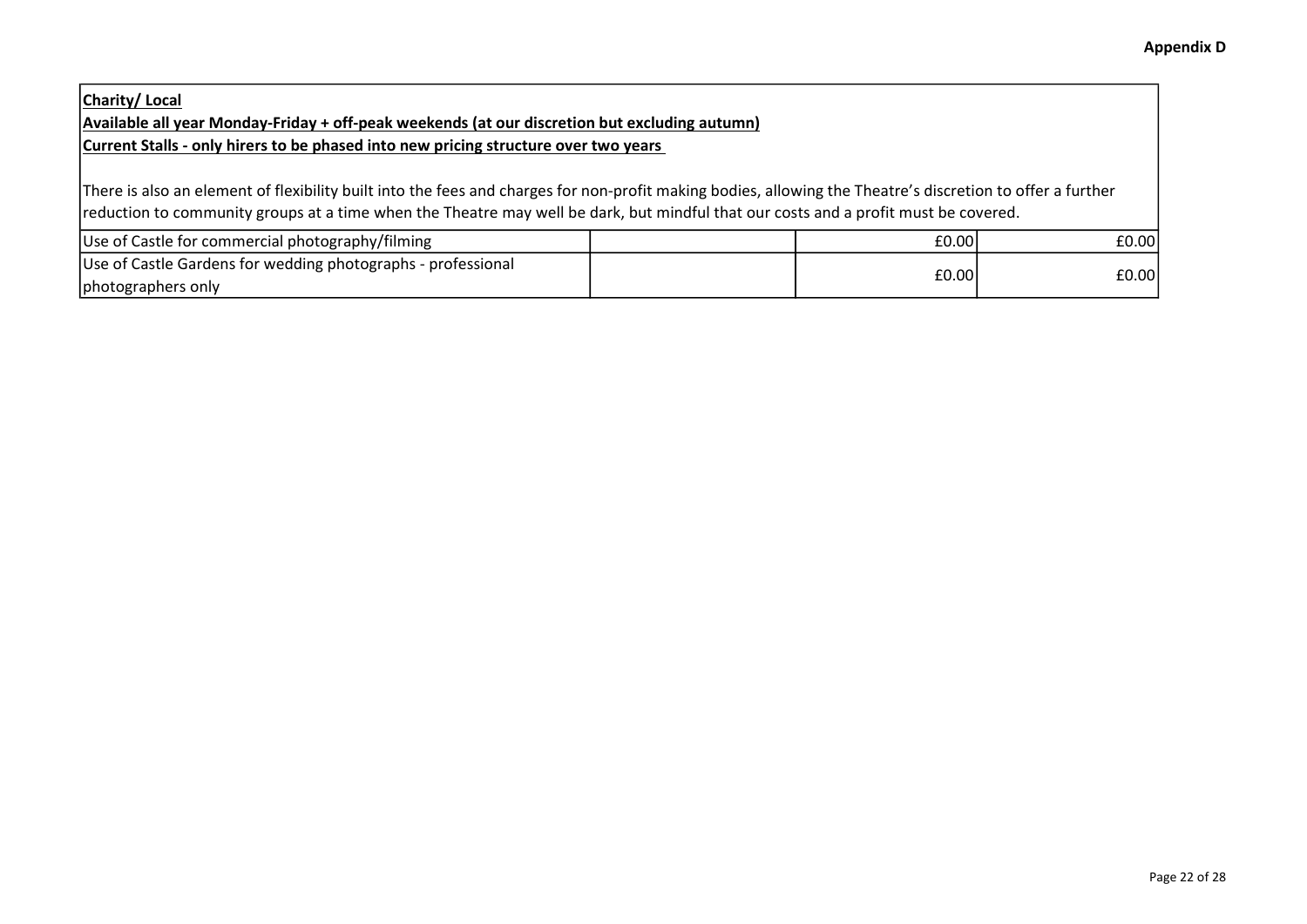### LAND CHARGES – ECONOMIC DEVELOPMENT COMMITTEE

## (Charges are inclusive of VAT where applicable)

| <b>Type of Search</b>                               | <b>Relevant Act or Order</b>          | 2020/21 Charge                                                                                                                                                                                                                                                                                                                                                                                                     | 2021/22 Charge                                                                                                                                                                                                                                                                                                                                                                                                     |
|-----------------------------------------------------|---------------------------------------|--------------------------------------------------------------------------------------------------------------------------------------------------------------------------------------------------------------------------------------------------------------------------------------------------------------------------------------------------------------------------------------------------------------------|--------------------------------------------------------------------------------------------------------------------------------------------------------------------------------------------------------------------------------------------------------------------------------------------------------------------------------------------------------------------------------------------------------------------|
| LLC1 (Note: cannot<br>charge VAT on this<br>search) | Local Land Charges Act<br>1975        | £26.00                                                                                                                                                                                                                                                                                                                                                                                                             | £26.00                                                                                                                                                                                                                                                                                                                                                                                                             |
| Con29 Residential                                   | <b>Local Land Charges Act</b><br>1975 | £93.60<br>Please note, previous charge<br>from Via East Midlands is now<br>split into 2 parts follows. The<br>following figures include a 5%<br>increase as previous increases<br>have only been provided after<br>our budget setting process. The<br>increase is consistent with<br>2019/20 increase:<br>• Via East Midlands: £18.00 plus<br>VAT; and<br>. Notts County Council Rights of<br>Way: £11.00 plus VAT | £93.60<br>Please note, previous charge<br>from Via East Midlands is now<br>split into 2 parts follows. The<br>following figures include a 5%<br>increase as previous increases<br>have only been provided after<br>our budget setting process. The<br>increase is consistent with<br>2019/20 increase:<br>· Via East Midlands: £18.00 plus<br>VAT; and<br>. Notts County Council Rights of<br>Way: £11.00 plus VAT |
| Full Search Residential                             | Local Land Charges Act<br>1975        | £119.60<br>Includes cost of LLC1 (£26.00)<br>and Con29 Residential (£93.60<br>includes VAT). VAT is only<br>applicable on CON29 element.                                                                                                                                                                                                                                                                           | £119.60<br>Includes cost of LLC1 (£26.00)<br>and Con29 Residential (£93.60<br>includes VAT). VAT is only<br>applicable on CON29 element.                                                                                                                                                                                                                                                                           |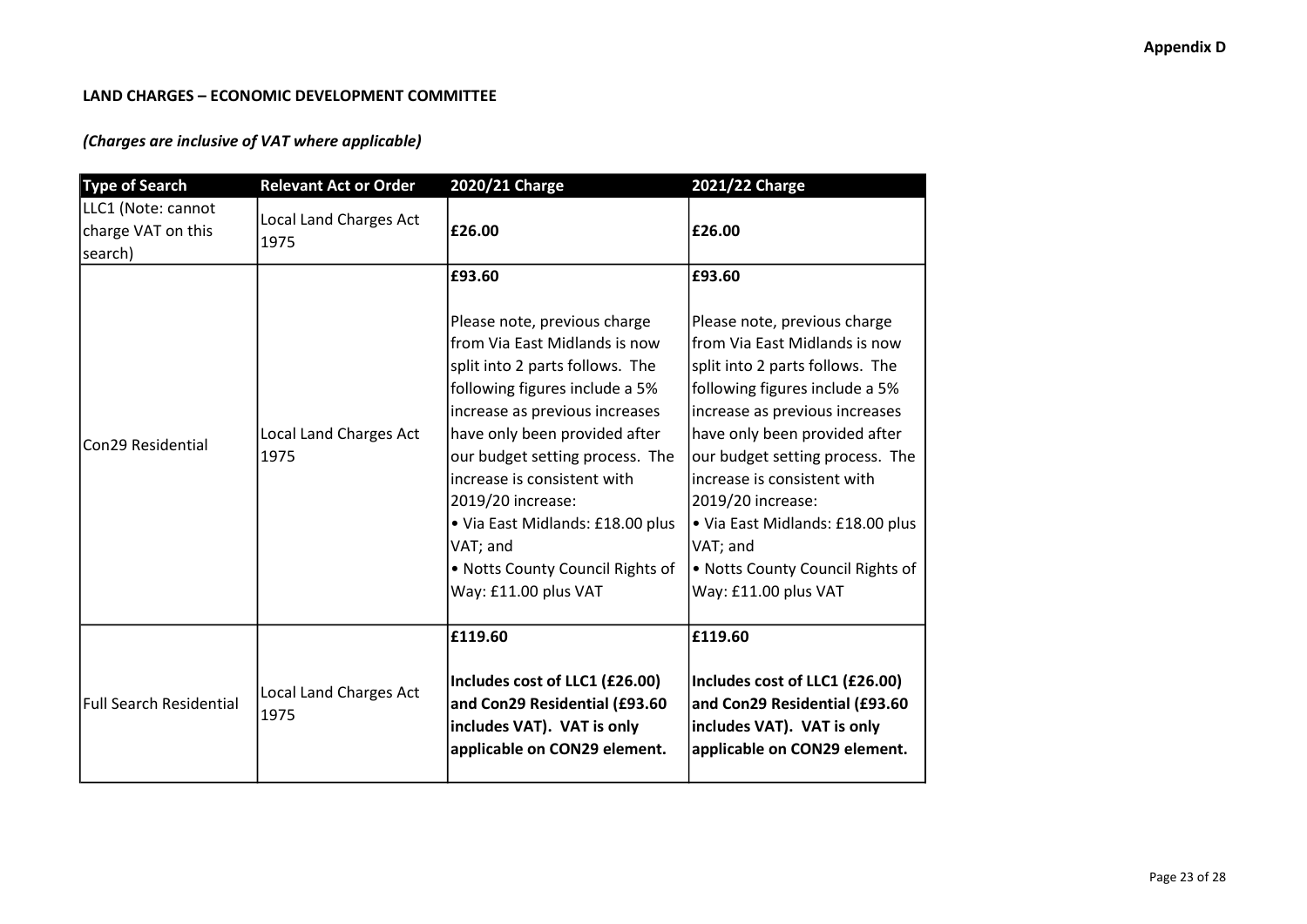| Con29 Commercial                                                                                                    | <b>Local Land Charges Act</b><br>1975 | £127.20<br>Please note, previous charge<br>lfrom Via East Midlands is now<br>split into 2 parts follows. The<br>following figures include a 5%<br>increase as previous increases<br>have only been provided after<br>our budget setting process. The<br>increase is consistent with<br>2019/20 increase:<br>. Via East Midlands: £18.00 plus<br>VAT; and<br>. Notts County Council Rights of<br>Way: £11.00 plus VAT | £127.20<br>Please note, previous charge<br>lfrom Via East Midlands is now<br>split into 2 parts follows. The<br>following figures include a 5%<br>increase as previous increases<br>have only been provided after<br>our budget setting process. The<br>increase is consistent with<br>2019/20 increase:<br>• Via East Midlands: £18.00 plus<br>VAT; and<br>. Notts County Council Rights of<br>Way: £11.00 plus VAT |  |
|---------------------------------------------------------------------------------------------------------------------|---------------------------------------|----------------------------------------------------------------------------------------------------------------------------------------------------------------------------------------------------------------------------------------------------------------------------------------------------------------------------------------------------------------------------------------------------------------------|----------------------------------------------------------------------------------------------------------------------------------------------------------------------------------------------------------------------------------------------------------------------------------------------------------------------------------------------------------------------------------------------------------------------|--|
| <b>Optional Question</b><br>Q22.1(common<br>land/commons green) &<br>22.2 (obtaining register<br>and inspecting it) | <b>Local Land Charges Act</b><br>1975 | £45.00<br>Please note, the charge includes<br>charge from Notts County Council charge from Notts County<br>of £32.50 plus VAT. The<br>following figures include a 5%<br>increase as previous increases<br>have only been provided after<br>our budget setting process. The<br>increase is consistent with<br>2019/20 increase:                                                                                       | £45.00<br>Please note, the charge includes<br>Council of £32.50 plus VAT. The<br>following figures include a 5%<br>increase as previous increases<br>have only been provided after<br>our budget setting process. The<br>increase is consistent with<br>2019/20 increase:                                                                                                                                            |  |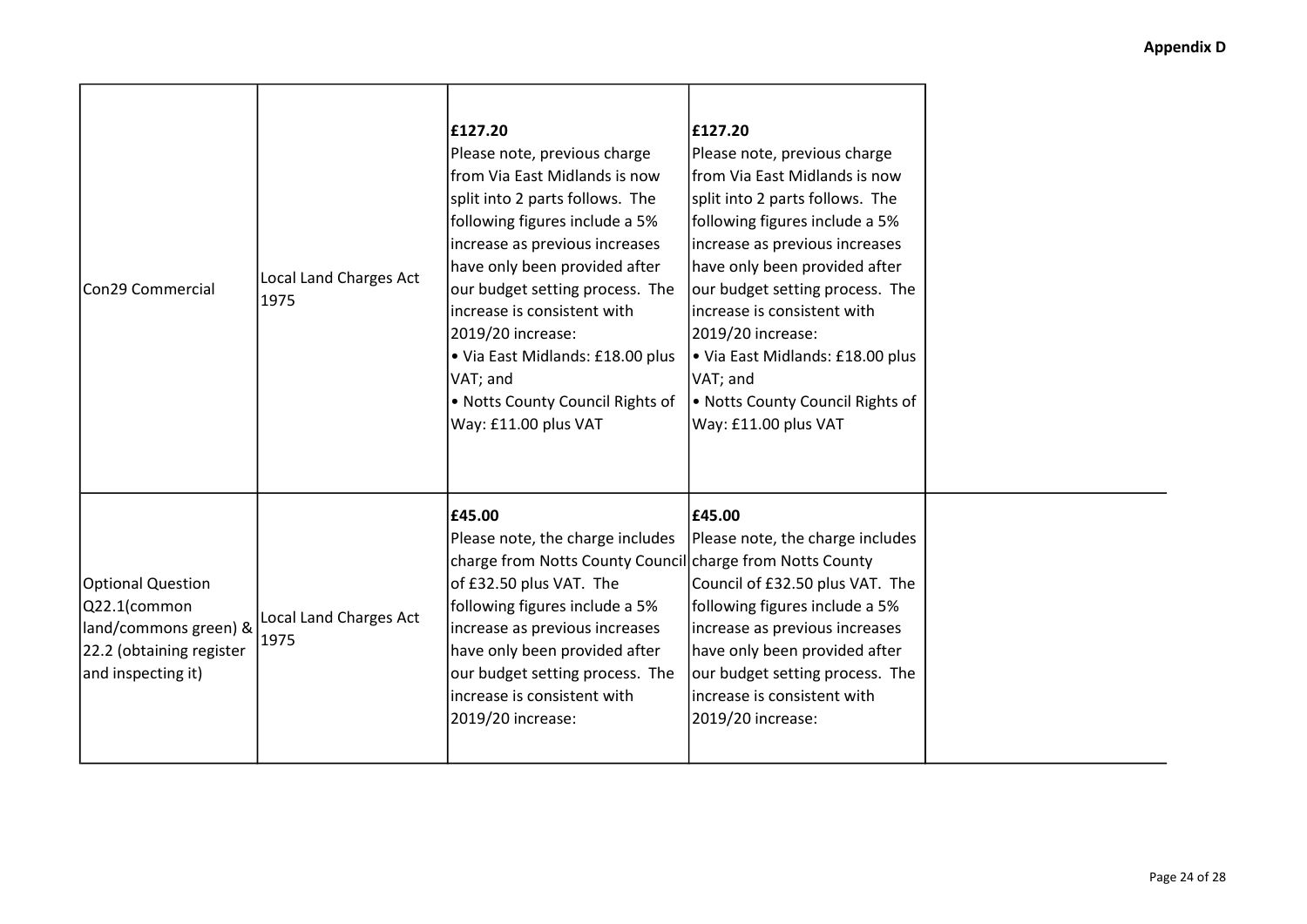| <b>Optional Questions</b><br>Remainder<br>NSDC only deal with<br>questions which relate<br>to us. All other<br>questions are answered<br>by NSDC | Local Land Charges Act<br>1975        | £13.20                                                                                                                                                          | £13.20                                                                                                                                                          |
|--------------------------------------------------------------------------------------------------------------------------------------------------|---------------------------------------|-----------------------------------------------------------------------------------------------------------------------------------------------------------------|-----------------------------------------------------------------------------------------------------------------------------------------------------------------|
| <b>Written Enquiries</b>                                                                                                                         | <b>Local Land Charges Act</b><br>1975 | £22.80                                                                                                                                                          | £22.80                                                                                                                                                          |
| <b>Additional Parcels</b><br>LLC1 (Note: cannot<br>charge VAT on this<br>search)                                                                 | <b>Local Land Charges Act</b><br>1975 | £6.50 (Note: cannot charge VAT<br>on this search)<br>No change as currently<br>monitoring progress of transfer<br>of LLC1 search to The Land<br><b>Registry</b> | £6.50 (Note: cannot charge VAT<br>on this search)<br>No change as currently<br>monitoring progress of transfer<br>of LLC1 search to The Land<br><b>Registry</b> |
| <b>Additional Parcels</b><br>CON29                                                                                                               | <b>Local Land Charges Act</b><br>1975 | £12.36                                                                                                                                                          | £12.36                                                                                                                                                          |
| Personal Search                                                                                                                                  | Local Land Charges Act<br>1975        | NIL - undertaken by external<br>body                                                                                                                            | NIL-undertaken by external<br>body                                                                                                                              |
| <b>Light Obstruction Notice</b><br>- Registration Fee for<br>putting on local land<br>charge                                                     | Rights of Light Act 1959              | £88.20                                                                                                                                                          | £88.20                                                                                                                                                          |
| Expedited Search -<br>Quick return search<br>(3 day turnaround)<br>Can add VAT for Con 29<br>element                                             | Local Land Charges Act<br>1975        | £22.20                                                                                                                                                          | £22.20                                                                                                                                                          |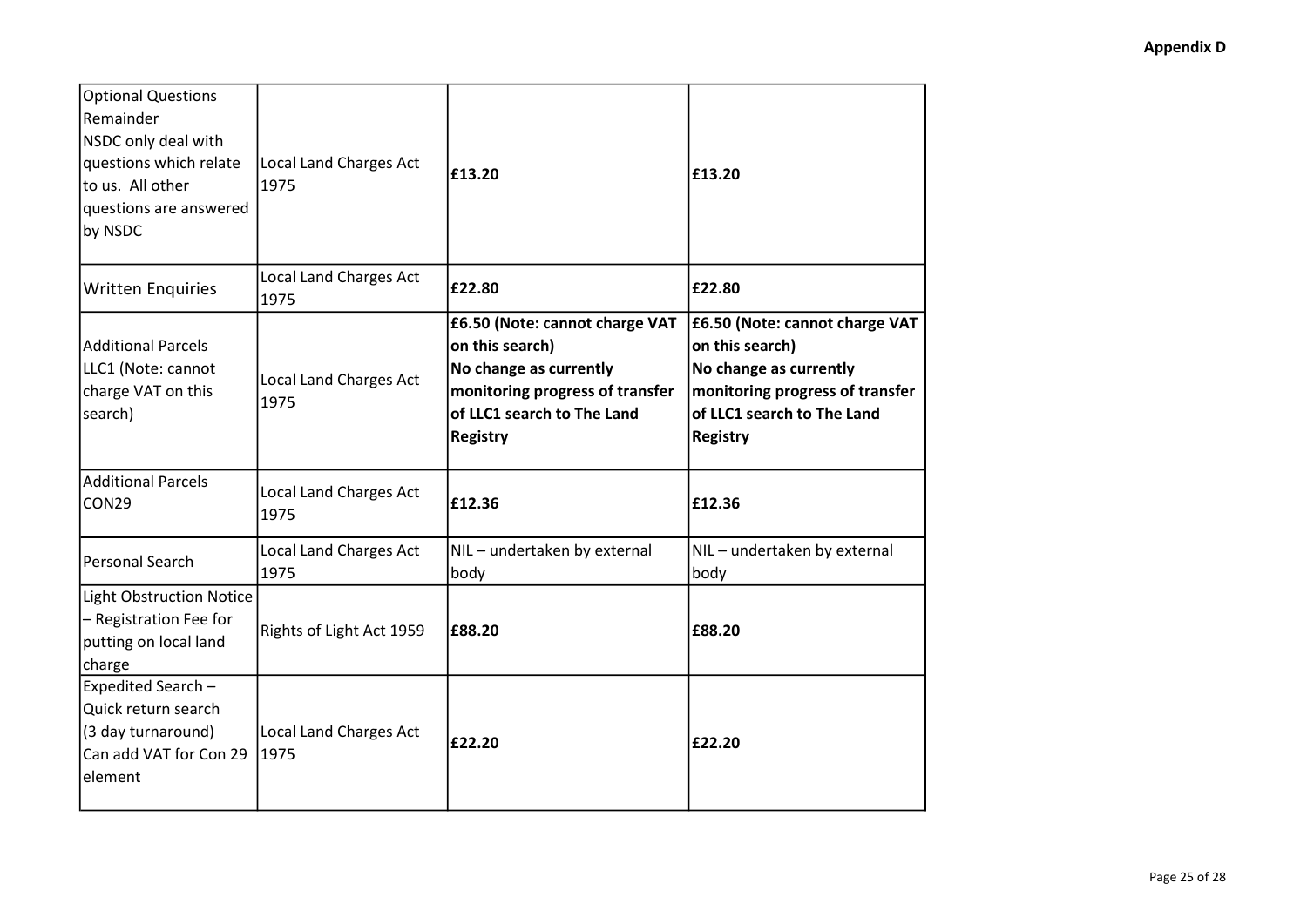| <b>CON29 Individual</b><br>requests | <b>Residential 2020/21</b><br>Charge | <b>Commercial 2020/21 Charge</b> | Residential 2021/22 Charge | <b>Commercial 2021/22 Charge</b> |
|-------------------------------------|--------------------------------------|----------------------------------|----------------------------|----------------------------------|
| $1.1 a-i$                           | £18.60                               | £30.90                           | £18.60                     | £30.90                           |
| $1.1 j - 1$                         | £12.72                               | £20.40                           | £12.72                     | £20.40                           |
| 1.2                                 | £8.75                                | £8.75                            | £8.75                      | E8.75                            |
| 3.1                                 | £2.06                                | E2.78                            | £2.06                      | E2.78                            |
| 3.3                                 | £3.71                                | £5.77                            | £3.71                      | £5.77                            |
| 3.7                                 | £3.71                                | £5.77                            | £3.71                      | £5.77                            |
| 3.8                                 | £2.06                                | E2.78                            | £2.06                      | E2.78                            |
| 3.9                                 | £2.06                                | £2.78                            | £2.06                      | E2.78                            |
| 3.1                                 | £10.80                               | £10.80                           | £10.80                     | £10.80                           |
| 3.11                                | £2.06                                | E2.78                            | £2.06                      | E2.78                            |
| 3.12                                | £5.66                                | £8.24                            | £5.66                      | E8.24                            |
| 3.13                                | £3.71                                | £5.77                            | £3.71                      | £5.77                            |
| 3.14                                | £3.71                                | £5.77                            | £3.71                      | £5.77                            |
| 3.15                                | £6.70                                | £6.70                            | £6.70                      | £6.70                            |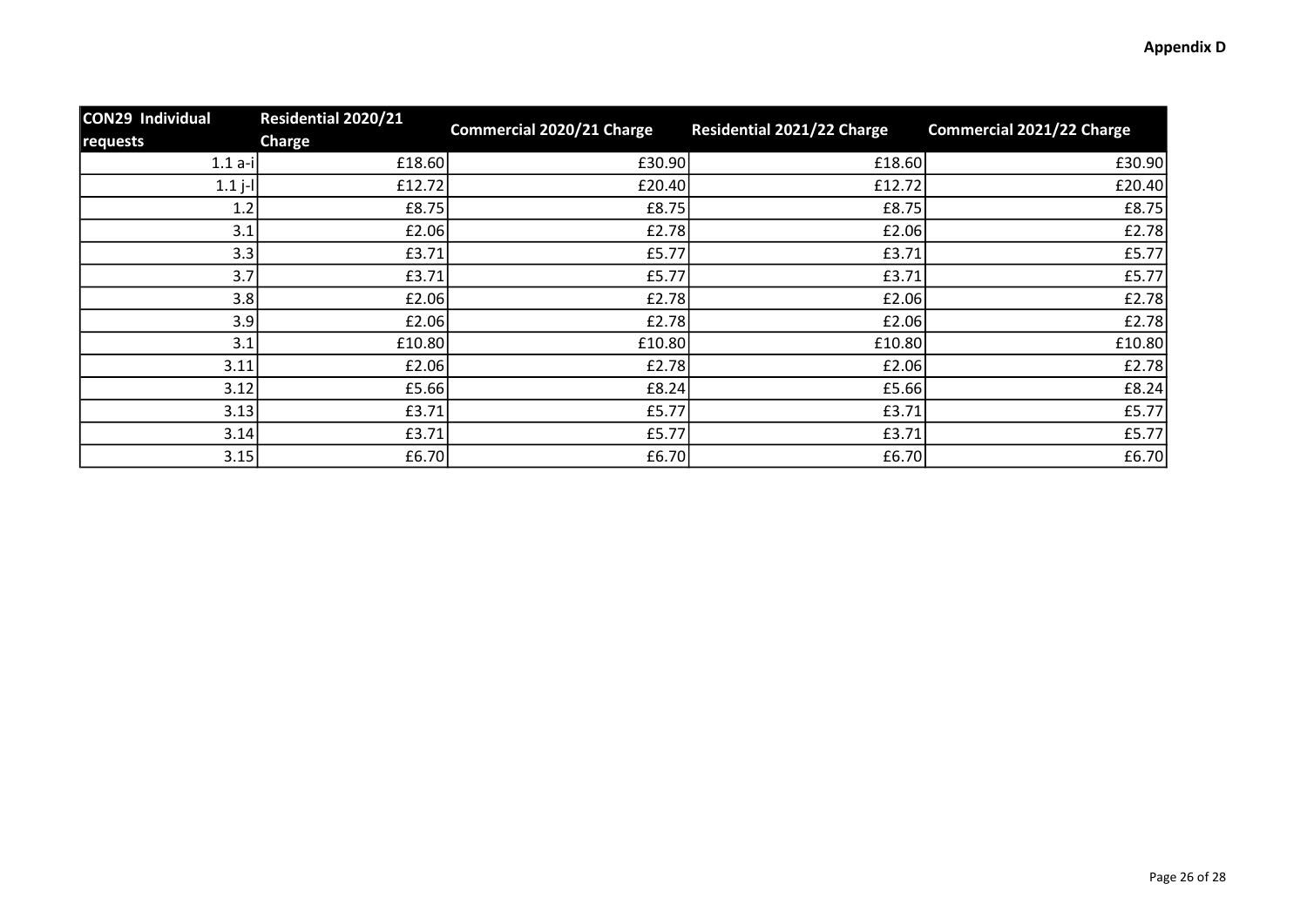### PARKS & AMENITIES FEES & CHARGES – ECONOMIC DEVELOPMENT COMMITTEE

## (Charges are inclusive of VAT where applicable)

| <b>Facility</b>     | <b>Purpose</b>                          |                         | 2020/21 Charge    | 2021/22 Charge                            |
|---------------------|-----------------------------------------|-------------------------|-------------------|-------------------------------------------|
|                     | Football Season (13 matches<br>or more) | <b>Seniors</b>          | £500.00           | £500.00                                   |
|                     |                                         | Juniors                 | £280.00           | £280.00                                   |
|                     |                                         | Mini Soccer             | £150.00           | £150.00                                   |
|                     | Football Pitch (per match)              | <b>Seniors</b>          | £49.00            | £49.00                                    |
|                     |                                         | Juniors                 | £30.00            | £30.00                                    |
|                     |                                         | Mini Soccer             | £20.00            | £20.00                                    |
|                     | Hire of Park - commercial use           |                         | £566 per day      | £566 per day                              |
| Parks & Playing     | Hire of Park - charities                |                         | £103 but waived   | £103 but waived                           |
| Fields              |                                         |                         |                   | at the discretion of at the discretion of |
|                     |                                         |                         | <b>SLT</b>        | <b>SLT</b>                                |
|                     | <b>Circuses</b>                         |                         | £381 per day      | £381 per day                              |
|                     | <b>Funfairs</b>                         | Large Fair              | £370 per day      | £370 per day                              |
|                     |                                         | <b>Small Fair</b>       | £283 per day      | £283 per day                              |
|                     | Sponsorship                             | <b>Bedding Displays</b> | £800 per annum    | £800 per annum                            |
|                     | <b>Forest School Sessions</b>           |                         | £5.00 per person  | £5.00 per person                          |
|                     | <b>Outdoor Fitness Camps</b>            |                         | £6.90 per session | £6.90 per session                         |
| <b>Lincoln Road</b> | Hire of Pavilion                        |                         | £10.10 per hour   | £10.10 per hour                           |
| <b>Pavilion</b>     |                                         |                         |                   |                                           |